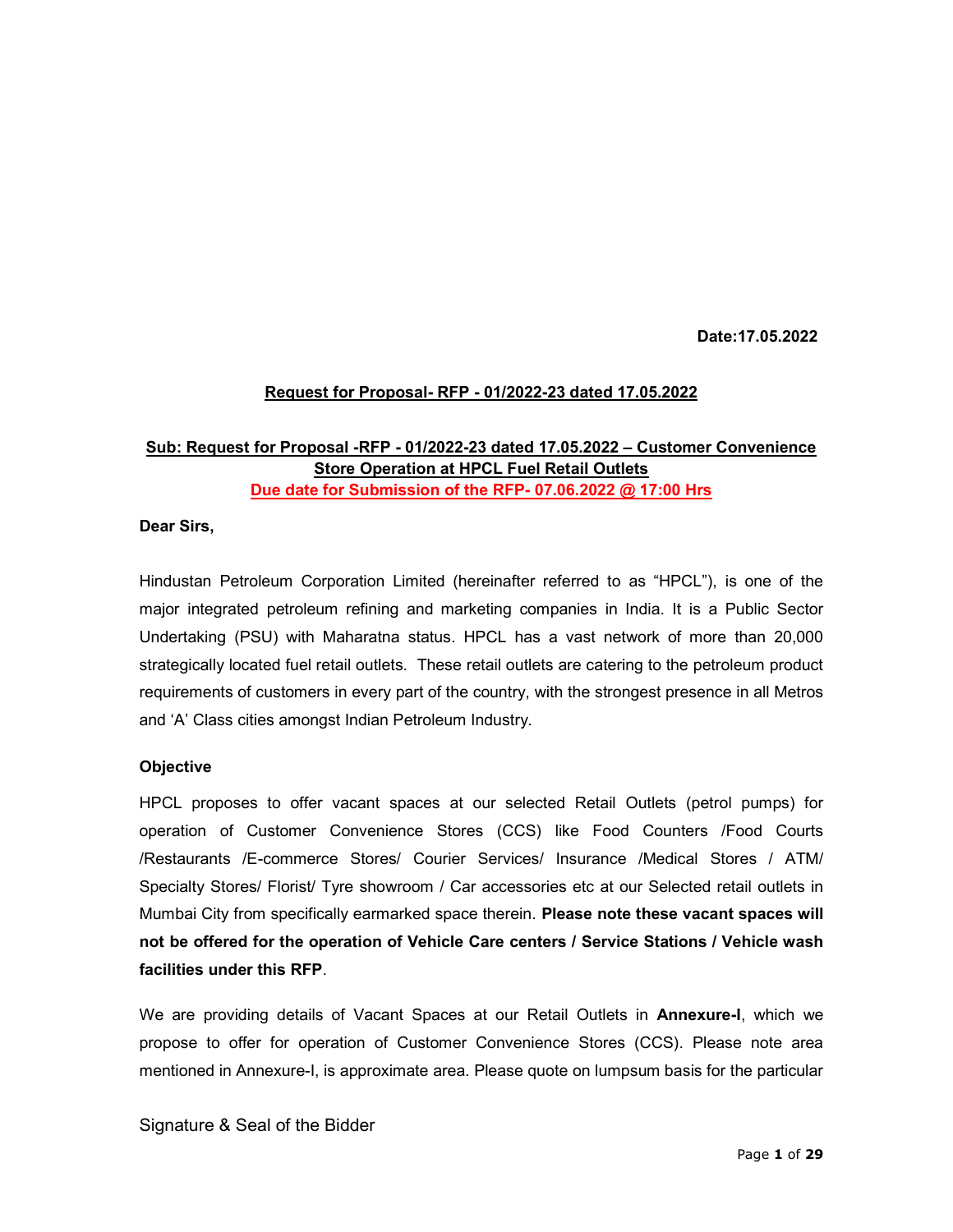vacant space. In case this proposal fits into your business plans, please provide us your offer as per the terms and conditions of this RFP.

**Submission of RFP:** Completed RFP / BIDs in all respect as per the terms, conditions & procedure mentioned in the Request for Proposal should be submitted to below mentioned address by due date. Completed RFP / BIDs should be marked as "Proposal for Customer Convenience Store Operation at HPCL Fuel Retail Outlets under Mumbai Retail Region for \_\_\_\_\_\_\_\_\_\_(Vacant space Sr no and location name)".

#### Address:

DGM Mumbai Retail region Hindustan Petroleum Corporation Limited. Mumbai Regional Office (Retail) ¾, S V Road & Turner Road Junction Bandra West, Mumbai - 400050

For RFP related queries, please contact: Ms Pinki Parmar: Ch Mgr RE - MIS & ARB, Contact no: 7506308857 land line- 022-22045701/02 Email ID- pinkisarvaiya@hpcl.in

#### Details of HPCL's Scope & other terms

#### 1 - TERM

1.1 The validity will be for a period of Three years and may be renewed at discretion of HPCL for such further period and on such terms and conditions as may be mutually agreed between the parties.

#### 2 – OBLIGATIONS OF HPCL

- 2.1 HPCL will grant to the Successful bidder permission to operate and enter the customer convenience premises as advised by HPCL for the operation of Customer Convenience Store at selected HPCL Retail outlet.
- 2.2 HPCL shall provide basic electricity and water facilities with separate consumption meter /sub meter for Customer Convenience Store and other infrastructure for the establishment and operation of Customer Convenience Store and the consumption cost of the same shall be paid by the successful bidder without fail every month.
- 2.3 HPCL shall permit the successful bidder to install movable equipment necessary for Customer Convenience Store operations, to store tools, spares and consumables and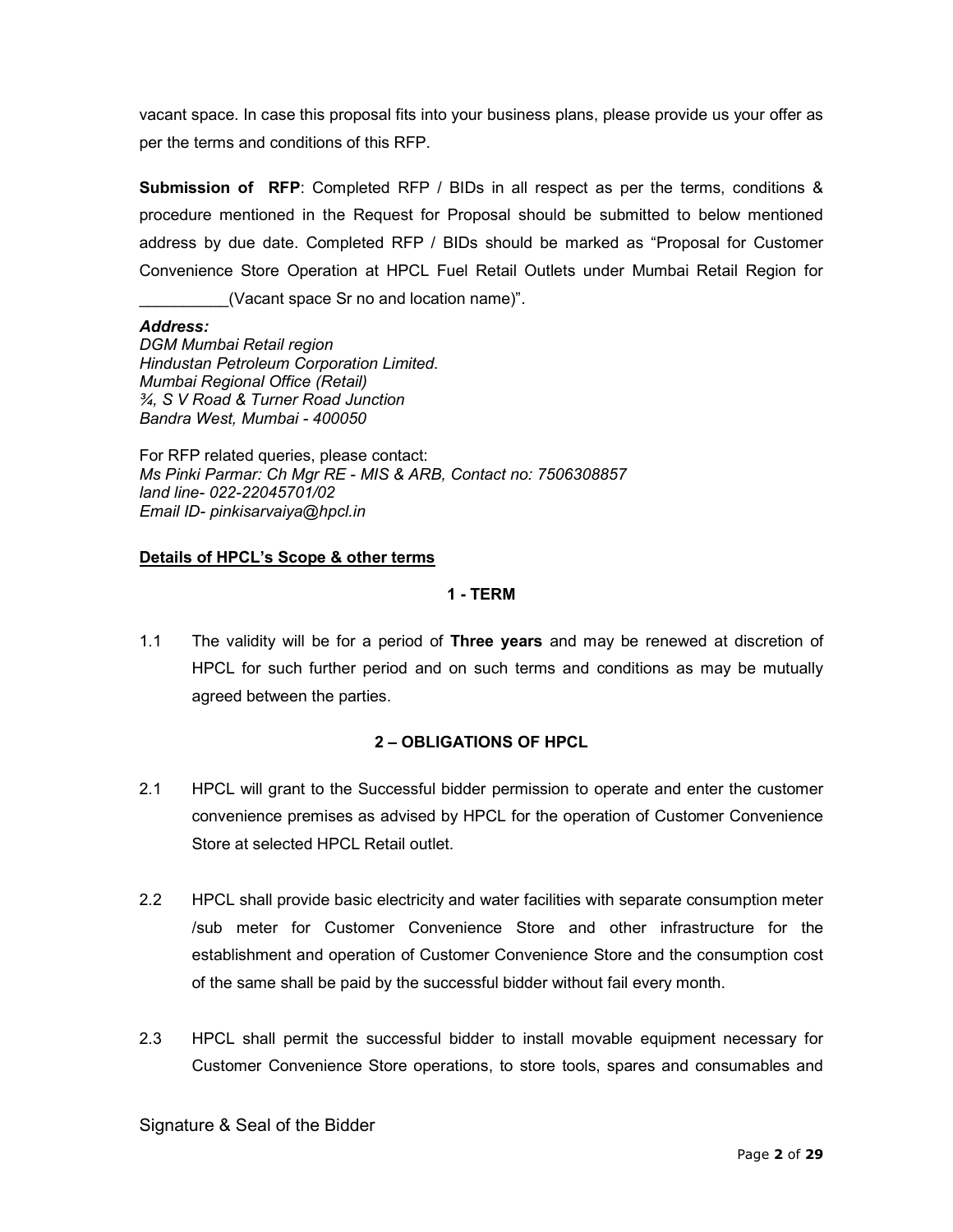undertake needs of customers at Customer Convenience Store. Successful bidder has to submit details of such equipment & plan for approval.

- 2.4 HPCL shall provide free access to Customer Convenience Store to all customers during the working hours of Customer Convenience Store. However, the Corporation reserves the right to park its vehicle and also utilize open area, if required, at its concerned Retail Outlet for parking and servicing customers' vehicles.
- 2.5 HPCL may at its sole discretion take part in the promotional schemes devised by the Operator as per mutual agreement.

# 3 – OBLIGATIONS OF SUCCESSFUL BIDDER

- 3.1 Successful Bidder shall be wholly responsible for the operation and management of Customer Convenience Store viz., employment of skilled and trained manpower, installation of necessary machines and equipment, procurement of necessary spares and tools, inventory management, etc.
- 3.2 The Successful Bidder shall operate Customer Convenience Store at least 7 days a week for a minimum of 8 hours per day or more, unless dictated otherwise by local laws as may be applicable.
- 3.3 The Successful Bidder shall provide convenient and pleasant environment to the customers through good housekeeping, aesthetic interiors, courteous service and ethical business practices.
- 3.4 The Successful Bidder shall bear all expenses towards consumption/use of electricity and water as per separate consumption meters provided by HPCL. It shall be paid by the successful bidder without fail every month to dealer/ retail outlet incharge.
- 3.5 The Successful Bidder shall take all care and caution to maintain Customer Convenience Store in a good condition at its own cost and undertakes to pay HPCL for any damage or loss caused to the Customer Convenience Store premises as determined by HPCL.
- 3.6 The Successful Bidder shall not change the name of the Customer Convenience Store under any circumstances.
- 3.7 The Successful Bidder shall not carry on any other business from the premises of Customer Convenience Store without obtaining prior written permission of HPCL.
- 3.8 The Successful Bidder shall not borrow money by securing Customer Convenience Store premises or any other assets of HPCL in premises.
- Signature & Seal of the Bidder 3.9 The Successful Bidder shall dispose of all rubbish, garbage and sewage waters without polluting the environment or causing nuisance or inconvenience to the polluting the environment or causing nuisance or inconvenience to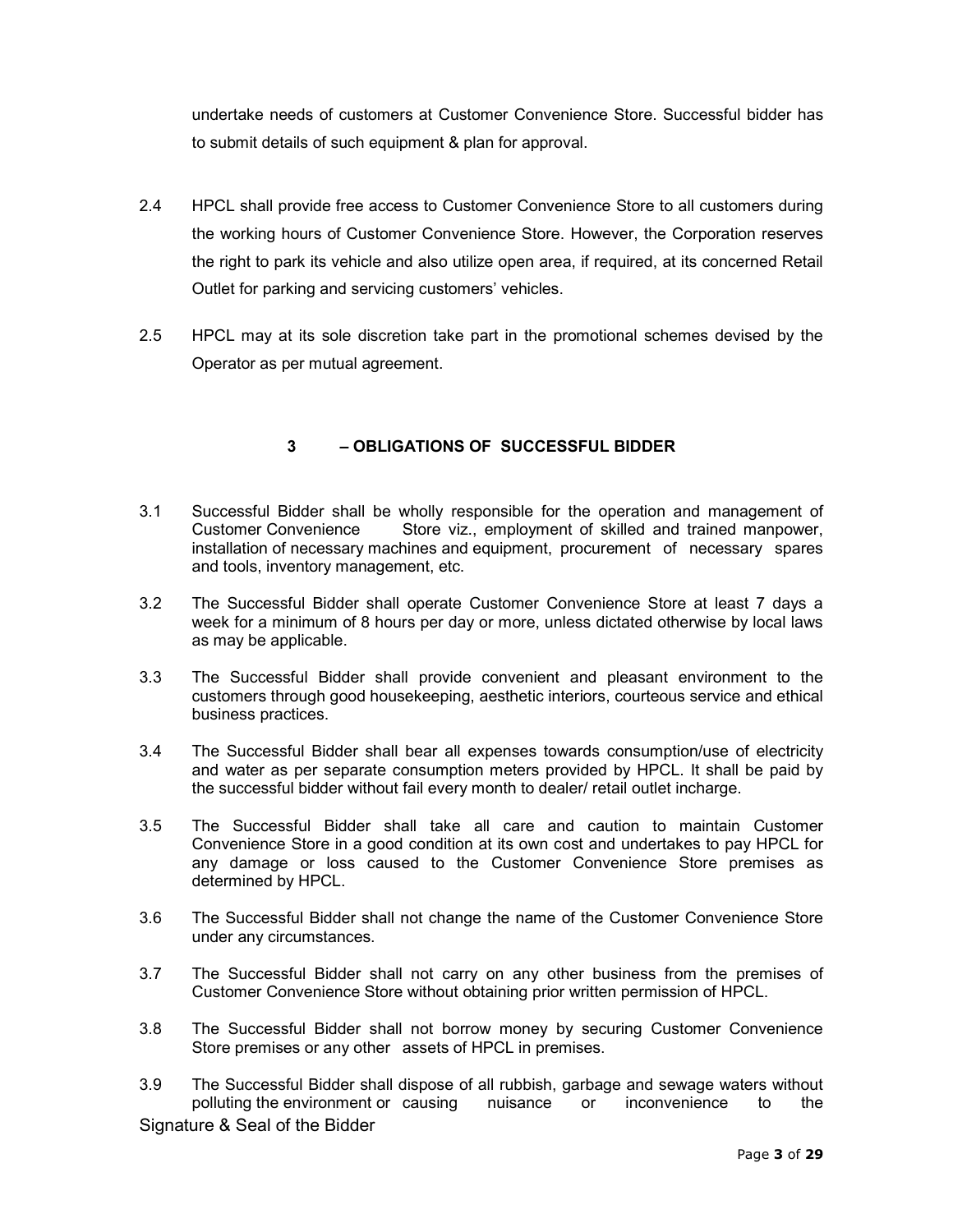surrounding/neighborhood. It will be responsibility of the Successful Bidder to dispose of all rubbish in a manner prescribed by concerned Municipal Corporation.

- 3.10 The Successful Bidder shall at its own cost carry out all minor repairs and re-plaster and paint premises from time to time and keep Customer Convenience Store premises in good condition. However, Successful Bidder will have to take prior permission in writing from HPCL to carry out such works .
- 3.11 The Successful Bidder shall deploy adequate personnel for the security of Customer Convenience Store premises.
- 3.12 The Successful Bidder shall not use any open flame/ direct heating equipment /welding, etc. in the Customer Convenience Store premises.
- 3.13 The Successful Bidder shall take adequate insurance coverage against third party risk to person and properties, fire and explosion risk, workmen's compensation and injury during the continuance of the Agreement and also insure Customer Convenience Store premises and all equipment, tools, stock, materials, goods, furniture, fixtures, articles and things lying in the said premises and required for the purpose of conducting the business of Customer Convenience Store. The Successful Bidder shall be responsible for all the losses pertaining to operations of Customer Convenience Store including loss of assets on any account of whatsoever nature including all natural calamities.
- 3.14 The Successful Bidder shall not at any point of time sublet the premises either entire or part of it.
- 3.15 The Successful Bidder shall not use/ sell any product directly or indirectly competing with products manufactured/ marketed by HPCL.
- 3.16 The Successful Bidder shall not sell any tobacco products specifically smoking / Alcohol / Banned products directly or indirectly from the customer convenience store.
- 3.16 The Successful Bidder shall be responsible to pay any incremental municipal tax, property tax or any other tax or charges if any, imposed by the Municipal Corporation or any other body in connection with the operation of the Customer Convenience Store

#### 4 – COMPLIANCE OF RULES & REGULATIONS

- 4.1 The **Successful Bidder** shall obtain and renew it from time to time, all necessary clearances, licenses, consents, approvals, permits and permissions to operate Customer Convenience Store.
- 4.2 The Successful Bidder shall comply with the provisions of the Shops and Establishment Act, Sales Tax Act, Legal Metrology Act, all employment and labour related laws and any other Laws, Rules and Regulations applicable to the operations of Customer Convenience Store from time to time. The Successful Bidder shall be solely responsible and liable for consequences of any breaches/violations of the same and shall keep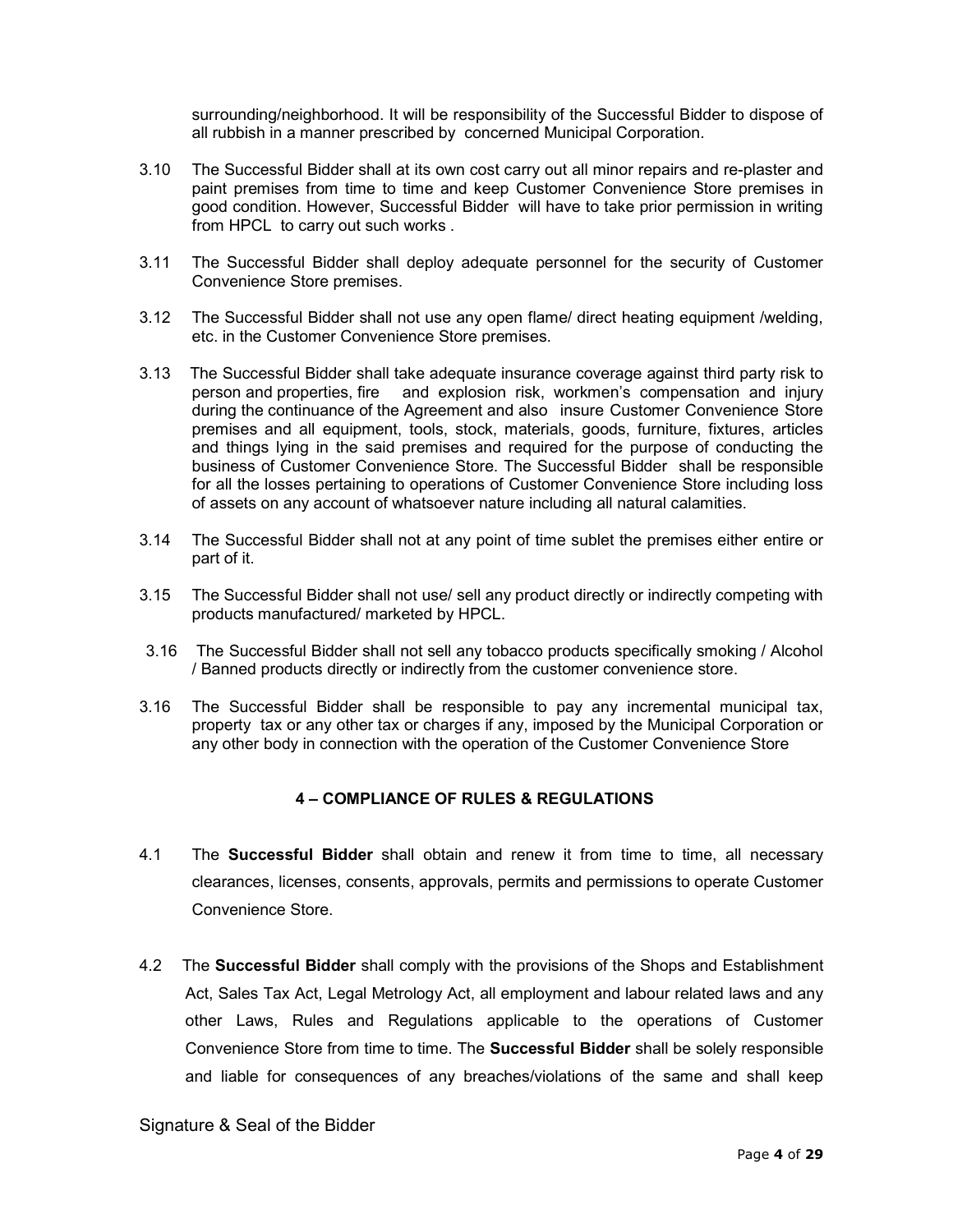HPCL, its directors, officers and dealers indemnified against any claims, loss, damage or disputes arising out of the same.

- 4.3 The Successful Bidder shall comply with the provisions of the Petroleum Act, 1934 and the rules made thereunder and the conditions imposed by the Controller of Explosives in the explosives license issued to HPCL for the retail outlet operations as far as applicable to operation of Customer Convenience Store.
- 4.4 The Successful Bidder shall observe and perform all rules and regulations laid down by the Government or the Municipality in respect of customer convenience store
- 4.5 The Successful Bidder shall be solely responsible for payment of remuneration to the employees employed for the operation of Customer Convenience Store and to comply with the Rules and Regulations as laid down in Payment of Wages Act, 1936, Minimum Wages Act, 1948, Workmen's Compensation Act, 1923, Industrial Disputes Act, 1947, Employees State Insurance Act, 1948, Contract Labour (Regulation and Abolition) Act, 1952, Payment of Bonus Act, 1965, Employees Provident Funds and Miscellaneous Provisions Act, 1952, Shops and Establishment Act, Factories Act, 1948, Maternity Benefits Acts and all the applicable Labour Laws from time to time and HPCL shall be in no event responsible/ liable for acts of omission and/or commission, including financial/pecuniary liabilities towards the employees and associates of the Successful Bidder. The Successful Bidder shall keep HPCL, its directors, employees indemnified against such liabilities and claims and against all actions, proceedings, suits, damages, loss, costs, charges and expenses in respect thereof.
- 4.6 The Successful Bidder shall pay Signage fees along with taxes at applicable rate by  $5<sup>th</sup>$ working day of the same month by a Scheduled or Nationalized Bank only, other than a Co-operative thru Bank DD/ NEFT/ RTGS.
- 4.7 Successful Bidder has to submit an interest free security deposit equivalent to 3 months signage fees within 15 days from the date of permission letter by the Corporation for operating convenience store which shall be refunded by the Corporation on expiry of the agreement subject to necessary deductions as per the provisions of this RFP and Agreement that shall be executed between HPCL and Successful Bidder.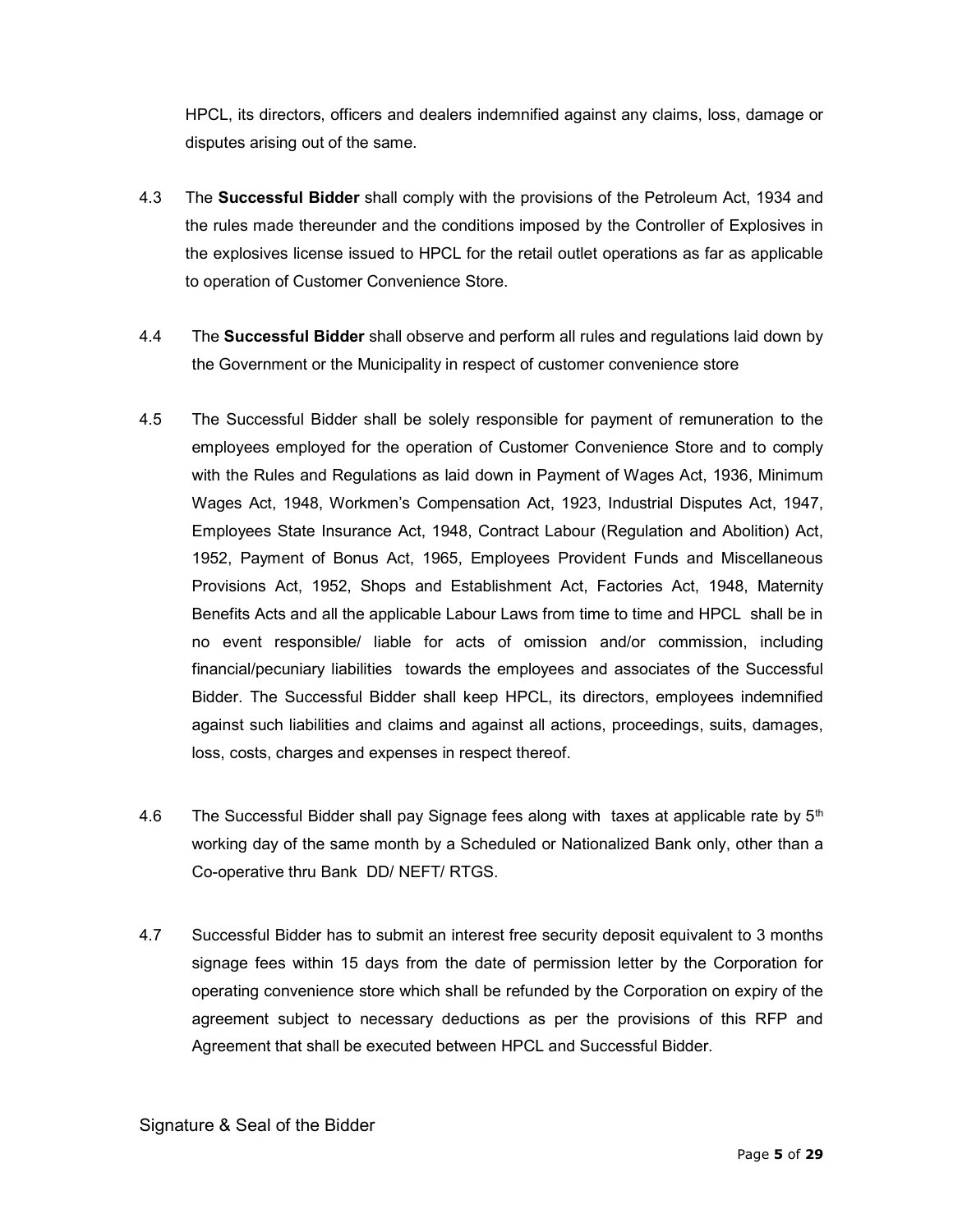#### 5– GENERAL PROVISIONS

- 5.1 HPCL shall be entitled to inspect the Customer Convenience Store at all reasonable times without giving any notice to the Successful Bidder.
- 5.2 The **Successful Bidder** shall implement the directions given by HPCL from time to time to improve the effectiveness and efficiency of the operation of Customer Convenience Store.
- 5.3 The Successful Bidder understands and agrees that it is merely permitted to enter upon the Customer Convenience Store premises for the purpose of operating Customer Convenience Store during the period of this Agreement. The Successful Bidder shall have no right, title or interest of any nature whatsoever in the said premises or any part or portion thereof. The Operator undertakes not to claim that it is a tenant, sub-tenant, sub-lessee and / or claim any right, title or interest in the said premises or any part or portion thereof. The **Successful Bidder** shall not be deemed to have been put in possession at any time whatsoever of the said premises or any part or portion thereof, whether exclusive or otherwise. The possession of the said premises and every part thereof will at all times in law and in equity, vest with HPCL exclusively. The Successful Bidder will have no claim of dealership for retail outlet on the basis of this Agreement.
- 5.4 The Successful Bidder shall not carry out any structural or other alterations, additions, or changes in any part of Customer Convenience Store / premises without the prior consent in writing of HPCL.
- 5.5 The Successful Bidder to follow all the advisories, guidelines & SOP including in respect of Covid 19 issued by HPCL & Government Authorities or any other advisories, guidelines issued by HPCL & Government Authorities which are applicable to it .
- 5.6 The Successful Bidder shall ensure that its representatives and staff at the Customer Convenience Store conduct themselves in a manner that does not in any way cause inconvenience to the customers and/or cause a loss of business reputation to the HPCL.

Having stated our intentions & expectations, we invite a comprehensive business proposal from you structured on the following lines: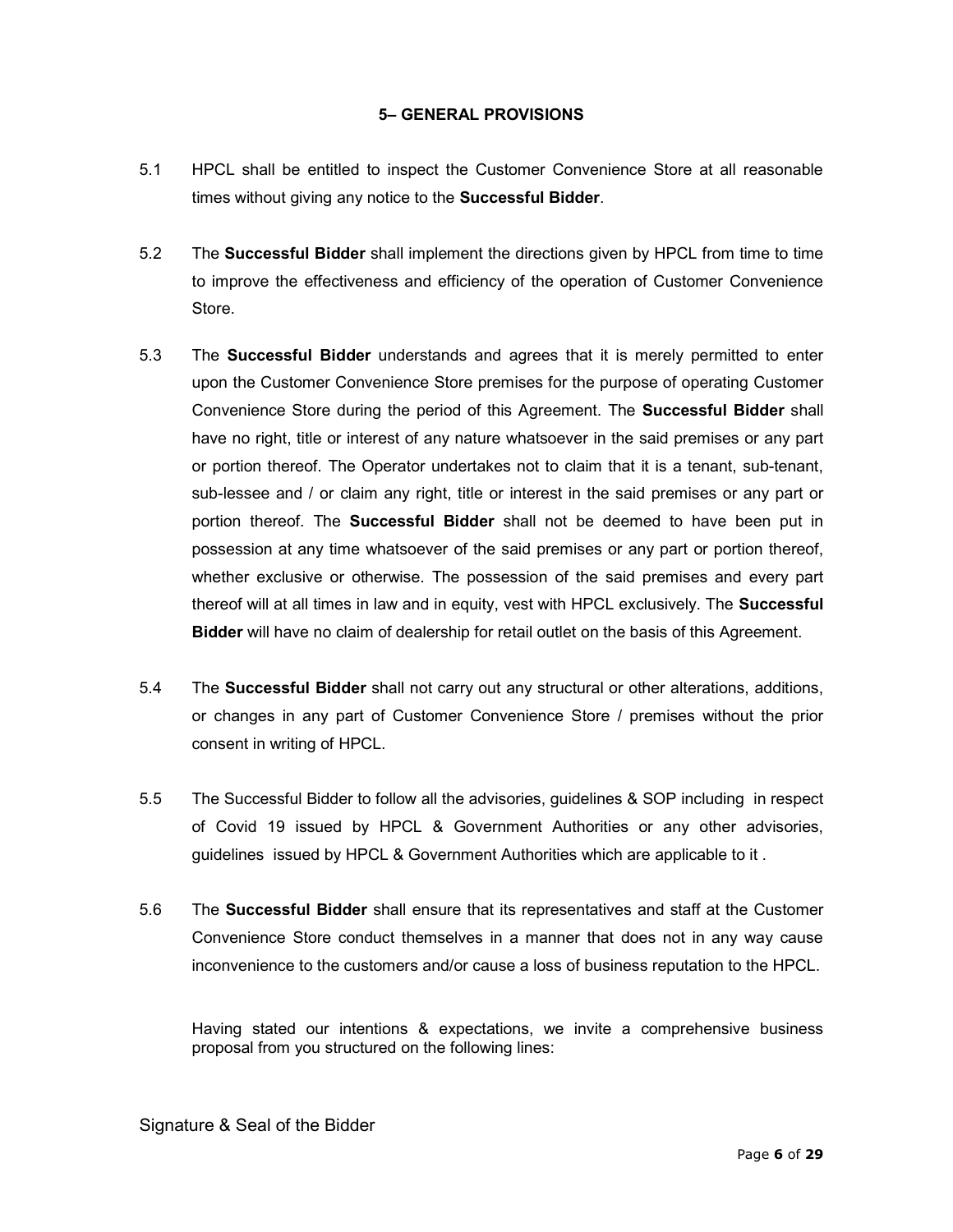## PROCEDURE FOR RFP SUBMISSION

Your offer should be sent in TWO SEPARATE SEALED ENVELOPES,

- 1. One envelope ( marked "UNPRICED BID- CREDENTIALS") containing details on credentials and
- 2. The second envelope (marked "PRICE BID- COMMERCIAL OFFER") containing the commercial offer in the format attached.
- 3. Both these envelopes should be sealed in one large envelope super scribing "Proposal for Customer Convenience Store Operation at Vacant Space Serial no & Name ………" and sent at the address given below. Offers not submitted in the above-mentioned format shall be rejected. Prices shall not be mentioned in un-priced bid. Un-priced bid containing prices shall be summarily rejected.

"Proposal for Customer Convenience Store at Vacant Space Serial no & Name ………" Hindustan Petroleum Corporation Limited. Mumbai Regional Office (Retail) ¾, S V Road & Turner Road Junction Bandra West, Mumbai - 400050

#### Please note that:

- a. HPCL reserves the right to amend, cancel or reissue this Request for Proposal (RFP) any time after issuance at its discretion. Amendments, if any, will be advised to all recipients of the RFP document by courier/ email/ fax and shall be binding on them.
- b. HPCL reserves the right to accept any proposal and reject any or all responses to this RFP without assigning any reasons for the same with no penalty to itself. HPCL's right to accept or reject the proposals and decisions in this regard shall be final and binding on the parties
- c. HPCL will evaluate the proposals following such methods, criteria and rationale, which in its, opinion, are in the best interest of HPCL.
- d. Proposals received pursuant to this RFP will become the property of HPCL and shall not be returned.
- e. Quoting for the RFP itself shall indicate the party's compliance and agreement with the above-mentioned clauses, terms and conditions. Detailed agreement covering Terms & Conditions will be signed with the successful bidder, the format of the said Agreement which HPCL intends to sign with Successful Bidder is attached as Annexure IV. You are requested to sign each page of the document as token of acceptance & indication of document is fully read & understood.
- f. HPCL reserves right to negotiate with Highest Bidder if the Commercial offer is not as per their expectation.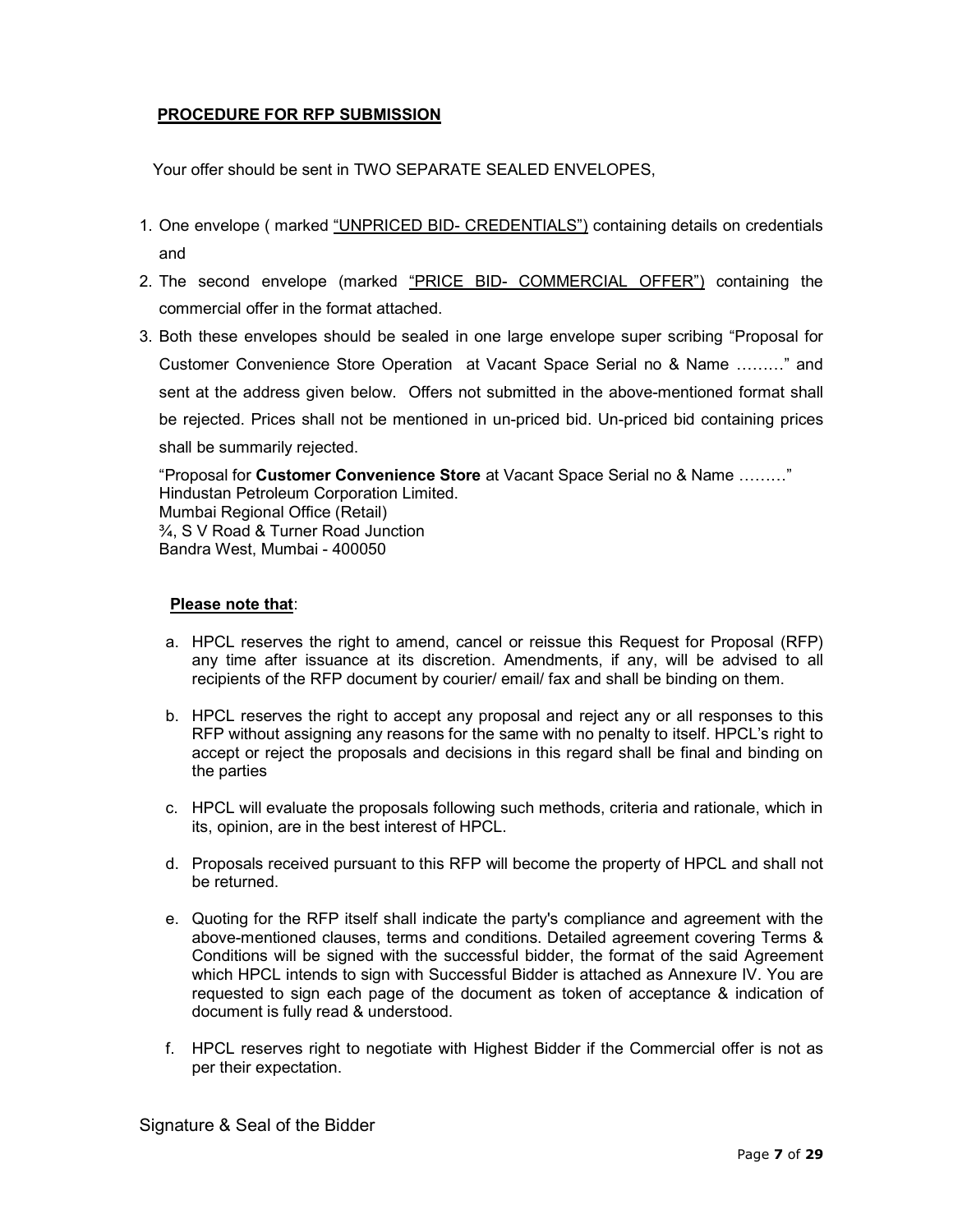g. Selection of successful party will be Location Based. For every location (Retail outlet space) Highest bidder will be selected basis the quotes submitted by all the bidders. In case of multiple vacant spaces at any single outlet, highest bidder for each vacant spaces will be selected separately basis the quotes submitted by all the bidders for that vacant space.

**RFP REJECTION CRITERIA:** RFP will be summarily rejected with no further reference in the following situations:

- a. RFPs not accompanied with minimum requisite Earnest Money Deposit (EMD)
- b. Bidders not quoting prices in the manner as desired in the RFP or RFP not submitted in the format as mentioned in this RFP
- c. After review of the technical /unpriced bids if there are any deviations, bidder will be asked to confirm to the bid clauses, without any change in price bids. In case, bidder does not confirm to the bid clauses, the bid/ RFP will be rejected.
- d. Deviation from Bids scope and deliverable or excluding any item of the scope and deliverables.
- e. Bidders not accepting our bid clauses, terms & conditions, etc., in TOTO.
- f. RFP with offered of operating these vacant spaces for Vehicle Care centre / Service Stations / Vehicle wash facilities will be rejected.
- g. RFP with prices mentioned in any document other than Price Bid- Annexure III

# PQC: UnPriced-Bid (Credentials/ Supporting Document): Following documents are required to be submitted in **Unpriced Bid**

- Profile of the organization/Brief history; promoters' background showing their experience and expertise
- Last 1 year experience in operating the proposed business of \_\_\_\_\_\_\_\_\_\_\_\_\_\_.
- Organization structure
- PAN Card / Aadhar Card Copy (for proprietor in case of proprietorship)
- GST certificate of proprietorship/ partnership/ Company
- Experience & expertise in the business of proposed customer convenience store.
- Shop & Establishment Certificate of the existing facility and Incorporation certificate of the company
- P&L Statement, ITR and Balance sheet for last 2 Years
- Earnest Money Deposit (EMD) of an amount Rs. 5000/- (Five Thousand only) for each vacant space serial no by means of a DD/ P.O. made in favour of 'Hindustan Petroleum Corporation Limited', payable at Mumbai (of a Nationalized / Scheduled bank other than co-operative banks), must be submitted along with the unpriced bid. The amount will be returned to all the unsuccessful bidders after finalization of successful bidder for quoted vacant space. For the highest bidder, this amount will be returned after submission of security deposit.
- List of Name of vacant space with serial no for which EMD submitted
- The type of customer convenience store proposed for  $\blacksquare$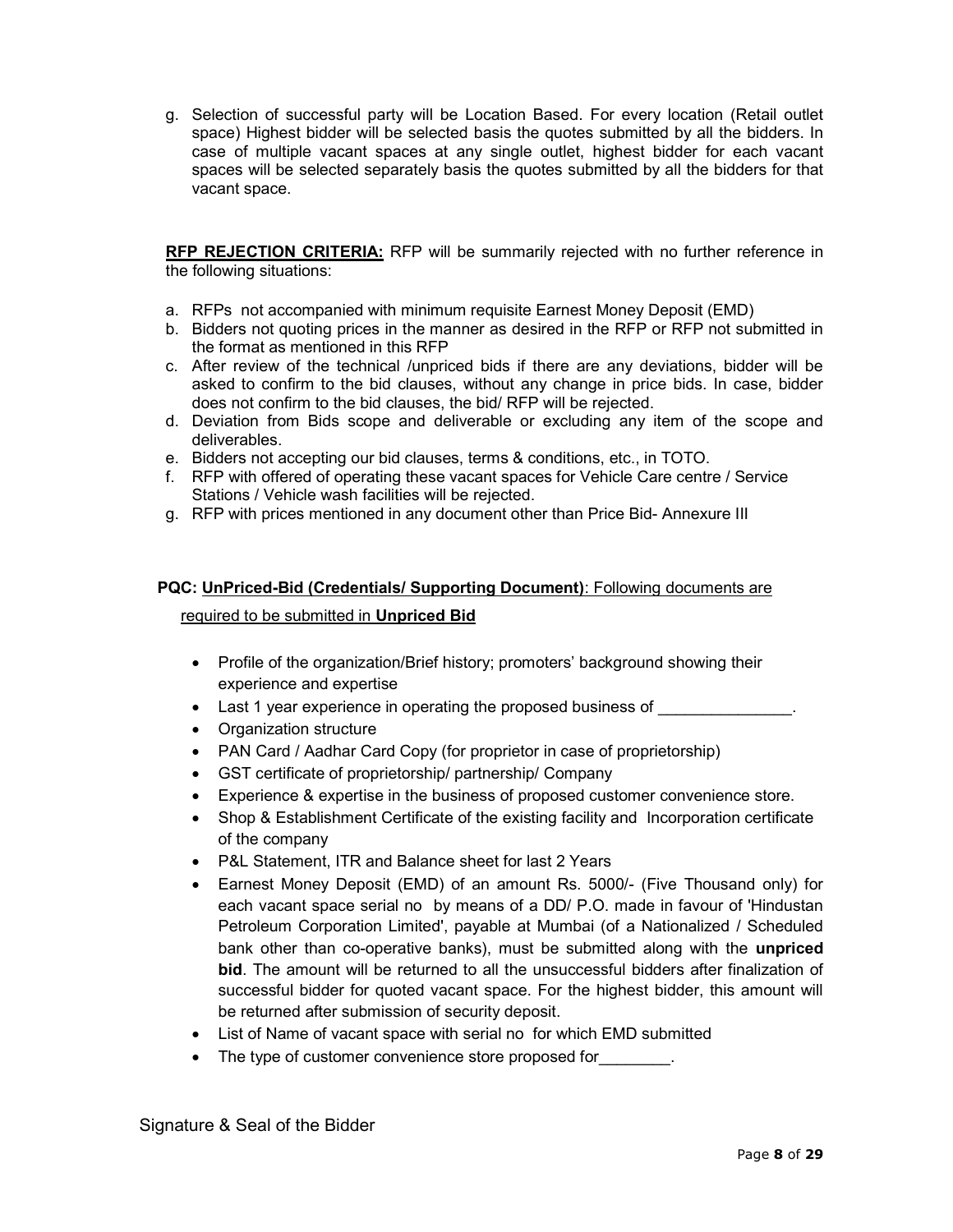Please attach supporting documents for the above. An indicative format for the "credentials" is attached as Annexure II to this document.

### EVALUATION CRITERIA OF RFP

- After the Due date and time for submission of Bids, the unpriced bids will be opened by HPCL.
- Sealed Priced bids, received along with unpriced bids, will be opened by HPCL after technical evaluation of the unpriced bids.
- Upon completion of evaluation of technical bids, price bids of only those parties shall be open who are qualified in technical evaluation.
- Bids will be evaluated for each Vacant space serial no wise at every location (Retail outlet) highest quoted total amount (inclusive of all taxes, duties and extras) for each Vacant space serial no wise
- No revision in the prices quoted by the bidder will be allowed after submission of bids.
- Bids will be evaluated based on the prices, terms and conditions as quoted in the bid.
- Selection of vendor will be based on highest quoted technically acceptable bid.
- Bidders can quote for one/ more /all vacant spaces at one/more /all locations as per their choice.

#### RESOLUTIONS OF DISCREPANCY IN RFP:

- In case of any discrepancies / conflicts / error / contradictions in various sections of the RFP, clarifications may be obtained from the personnel. The clarifications so provided will be final and binding.
- In case of any contradictions in various sections of this RFP submitted by the bidder, the clause as read or interpreted to be most beneficial to HPCL shall prevail.
- In all the cases of disputes / conflicts / contradictions, HPCL's decision / interpretation will be final and binding.

HPCL brings to this venture customer convenience Space at strategic location/s. HPCL also brings in its Brand equity as a large, respected enterprise with a reputation of providing high levels of customer service over the past 25 years and more. Taking the same into consideration, you are requested to give us your best offer for the convenience stores given in List of retail outlets as mentioned in Annexure- I.

## Price Bid (Commercial Offer)

Your Price Bid should be submitted as per the format given in **Annexure III.** Bid validity will be upto 90 days for the RFP.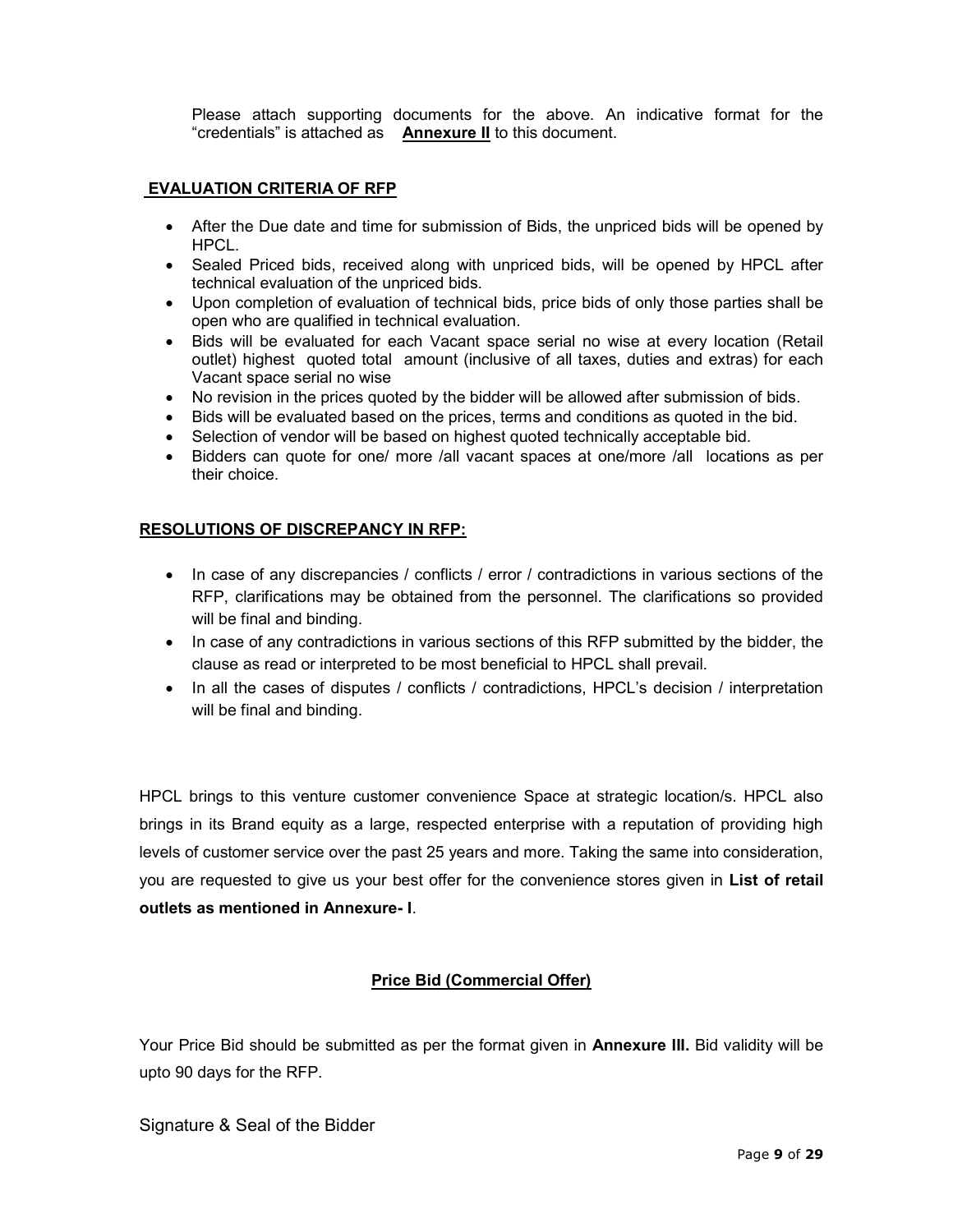# List of retail outlets with vacant spaces: Annexure- I

| ∣vacant<br>space<br>sr no | Name Of Retail Outlet Location<br>with Vacant Space           |                                                   | Approx<br>Area in Sqft arrea | Sales                                                         | Detailed address                                                                                                            |
|---------------------------|---------------------------------------------------------------|---------------------------------------------------|------------------------------|---------------------------------------------------------------|-----------------------------------------------------------------------------------------------------------------------------|
| $\vert$ 1                 | Diamond<br>Chembur (G +1)                                     | Auto, DeonarRd,<br>Priyardarshani,<br>Chembur     | 1500                         | North                                                         | CTS NO. 432 & 432 (1) Chembur Naka,<br>Mumbai                                                                               |
| 2                         | Diamond<br>Chembur                                            | Auto, Deonar<br>Rd,<br>Priyardarshani,<br>Chembur | 75                           | North                                                         | CTS NO. 432 & 432 (1) Chembur Naka,<br>Mumbai                                                                               |
| 3                         | Diamond<br>Chembur                                            | Auto, Deonar<br>Rd,<br>Priyardarshani,<br>Chembur | 75                           | North                                                         | CTS NO. 432 & 432 (1) Chembur Naka,<br>Mumbai                                                                               |
| 4                         | Auto<br>care<br><b>BKC (G +1)</b>                             | centre, Bandra Kurla complex                      | 700                          | west                                                          | Survey No. 4207,G N Blocks, Bandra Kurla<br>Complex, Mumbai                                                                 |
| $\overline{5}$            | Jivan Service station Andheri west<br>ground floor            |                                                   | 100                          | west                                                          | Survey No. 137-A, Plot No. 23, Village-<br>Ambivli, Andheri, Mumbai                                                         |
| 6                         | Jivan Service station Andheri west                            |                                                   | 100                          | west                                                          | Survey No. 137-A, Plot No. 23, Village-<br>Ambivli, Andheri, Mumbai                                                         |
| 7                         | Western pet Vikhroli                                          | Vikhroli                                          | 500                          | North                                                         | Survey No. 90, Hissa No. 21 (Part) Of Faini<br>No. 8, Vikhroli                                                              |
| 8                         | Western pet Vikhroli                                          | Vikhroli                                          | 100                          | North                                                         | Survey No. 90, Hissa No. 21 ( Part ) Of Faini<br>No. 8, Vikhroli                                                            |
| $\overline{9}$            | Car care centre                                               | Goregaon                                          | 450                          | west                                                          | Cts No. 528,528(1), 529, 530 & 531, Village<br>Pahadi, Goregaon                                                             |
| 10                        | Car care centre                                               | Goregaon                                          | 100                          | west                                                          | Cts No. 528,528(1), 529, 530 & 531, Village<br>Pahadi, Goregaon                                                             |
| 11                        | Parkar Bros                                                   | Lokhandwala Andheri                               | 250                          | west                                                          | Plot No. A-36, Survey No. 41, Andheri                                                                                       |
| 12                        | Sachdeva<br>Automobile-1st floor                              | Malad                                             | 1000                         | west                                                          | Survey No. 54 & Portion Of Survey No. 3,<br>Malad (W), Mumbai                                                               |
| $\overline{13}$           | Sachdeva Automobile Malad                                     |                                                   | 90                           | west                                                          | Survey No. 54 & Portion Of Survey No. 3,<br>Malad (W), Mumbai                                                               |
| 14                        | Sachdeva Automobile Malad                                     | 90<br>west                                        |                              | Survey No. 54 & Portion Of Survey No. 3,<br>Malad (W), Mumbai |                                                                                                                             |
| 15                        | Super service station Church gate,                            |                                                   | 450                          | south                                                         | C S No. 1593 ,Plot No. 157, Backbay<br>Reclamation, Churchgate, Mumbai                                                      |
| 16                        | Super service station-Worli<br>right side of baskin<br>robbin |                                                   | 750                          | south                                                         | Plot No 233, Scheme No 52, Estate Bearing<br>C S No 849 of Worli Division, Dr Annie<br>Besant Road, Worli, Mumbai - 400 025 |
| 17                        | Super service station-Worli<br>left side of baskin<br>robbin  |                                                   | 350                          | south                                                         | Plot No 233, Scheme No 52, Estate Bearing<br>C S No 849 of Worli Division, Dr Annie<br>Besant Road, Worli, Mumbai - 400 025 |
| 18                        | Marol Auto service                                            | Marol sakinaka                                    | 260                          | west                                                          | Survey No. 116, Hissa No. 5, Andheri Kurla<br>Road, Marol, Mumbai                                                           |
| 19                        | Dinesh Auto service                                           | Ghatkopar West                                    | 100                          | North                                                         | C.S.NO. 189, FALNI NO. 37 (PART) HISSA<br>NO. 1A, GHATKOPAR West                                                            |
| 20                        | Excel service station                                         | Juhu vile parle                                   | 100<br>west                  |                                                               | Survey No. 287, Plot No. U/5 , In JVPD<br>Scheme, Juhu, Mumbai                                                              |
| 21                        | Hind Auto Mahim                                               | Mahim                                             | 100                          | west                                                          | Plot No. 629 Of T.P.Scheme, Cadastral<br>Survey No. 1950 And 1/1963, New Survey<br>No. 23-25, Mahim, Mumbai                 |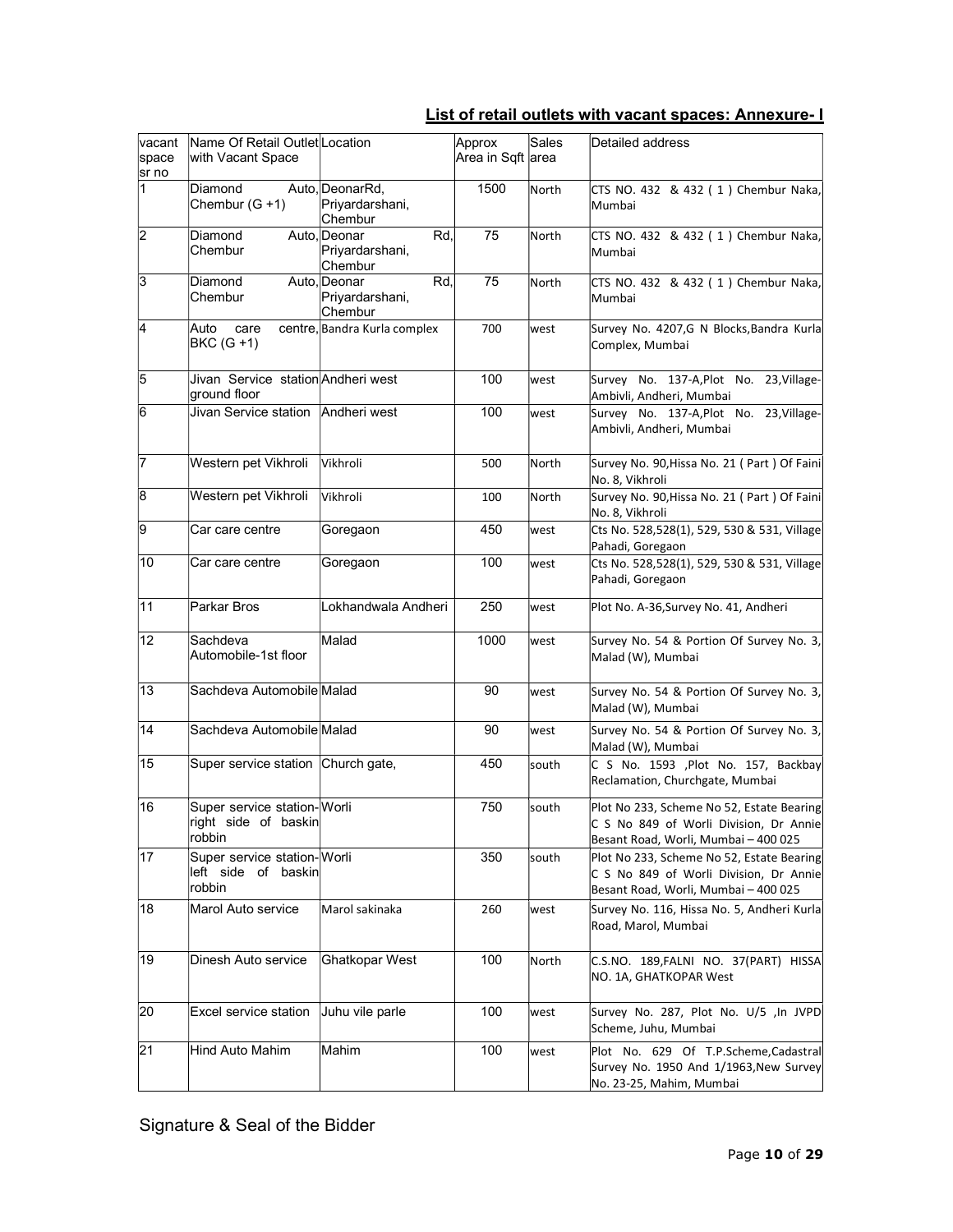| 22              | R B TRADERS                       | Dockyard                                 | 100 | south | E Ward No. 5138-39 , Cadastral Survey No.<br>11 & 1/11, Dockyard                                           |
|-----------------|-----------------------------------|------------------------------------------|-----|-------|------------------------------------------------------------------------------------------------------------|
| 23              | Auto<br>centre, Sewree            | care Sewree                              | 100 | North | <b>HPCL</b><br><b>SEWREE</b><br><b>TERMINAL</b><br>ANNEX,SEWREE FORT ROAD, SEWREE<br>EAST, MUMBAI          |
| $\overline{24}$ | Auto<br>care<br>N.S.Rd            | centre, N S Road                         | 100 | south | Old Survey No. 42, New Survey No.<br>7144, Cadastral Survey No. 1/454, Malabar<br>& Cumbala Hills , Mumbai |
| 25              | <b>Batra Brothers</b>             | Sakinaka                                 | 90  | west  | Cts No. 4 A , Survey No. 14, Hissa No. 5, Plot<br>No. 11, Saki Naka                                        |
| 26              | <b>HP Service centre</b>          | Vile parle                               | 100 | west  | Khoti Tenure , Plot No. 97 In Town Planning<br>Scheme Number 3 Vilparle, Mumbai                            |
| $\overline{27}$ | Hind Auto Kingcircle              | Kingcircle                               | 90  | North | Plot No. 29, Sewree-Wadala Estate, King<br>Circle                                                          |
| 28              | Kapadia brothers                  | Malad                                    | 90  | west  | C T S No. 448, Survey No. 52, Hissa No.<br>2/2, Malad, Mumbai                                              |
| 29              |                                   | NHTC Service station Amarmahal, chembur, | 400 | North | Plot No. 77 In Sub Scheme No. Iii , Chembur                                                                |
| 30              |                                   | NHTC Service station Amarmahal, chembur, | 90  | North | Plot No. 77 In Sub Scheme No. Iii , Chembur                                                                |
| 31              | ServiceS V<br>Suburban<br>station | Road<br>bandra<br>lWest                  | 120 | west  | Survey No. 261A situated at S V Road,<br>Bandra West, Mumbai                                               |
| 32              | ServiceS V<br>Suburban<br>station | Road<br>bandral<br>lWest                 | 90  | west  | Survey No. 261A situated at S V Road,<br>Bandra West, Mumbai                                               |
| 33              | Tardeo<br>stations                | Service Tardeo.                          | 90  | south | Survey No. 3386,C S No. 401 Tardeo,<br>Mumbai                                                              |
| 34              | Zojwala<br>station                | Service Mulund                           | 90  | North | SURVEY NO. 269, C T S NO. 624, MULUND<br>(WEST)                                                            |
| 35              | <b>Bright Automobiles</b>         | Kurla                                    | 90  | North | CTS No. 653, Village Mohili, Sakinaka,<br>Mumbai,                                                          |
| 36              | A D Adajania & CO                 | Charni road                              | 90  | south | Cadastral Survey No. 1a/1129, CHARNI<br>ROAD,<br>RAJARAM<br><b>MOHAN</b><br>MARG,<br>KAMATHIPURA           |
| 37              | Super<br>Sonal<br>station         | service Lower parel                      | 90  | south | C S No. 72 ( Part ) N M Joshi Marg, Lower<br>Parel, Mumbai                                                 |
| 38              | Automobile<br>Deonar              | Resort Deonar                            | 200 | North | Survey No. 38 (C.T.S. No. 391 [part] of<br>village Deonar).                                                |

Note: Please visit above mentioned sites personally before submitting your offer for the proposed site, you may speak to Ms P. H Parmar; Ch Mgr RE - MIS & Analytics: 7506308857 during working hours.

Note: Please note that you can quote for any one of the location or multiple locations, Please mention clearly the rates for each location.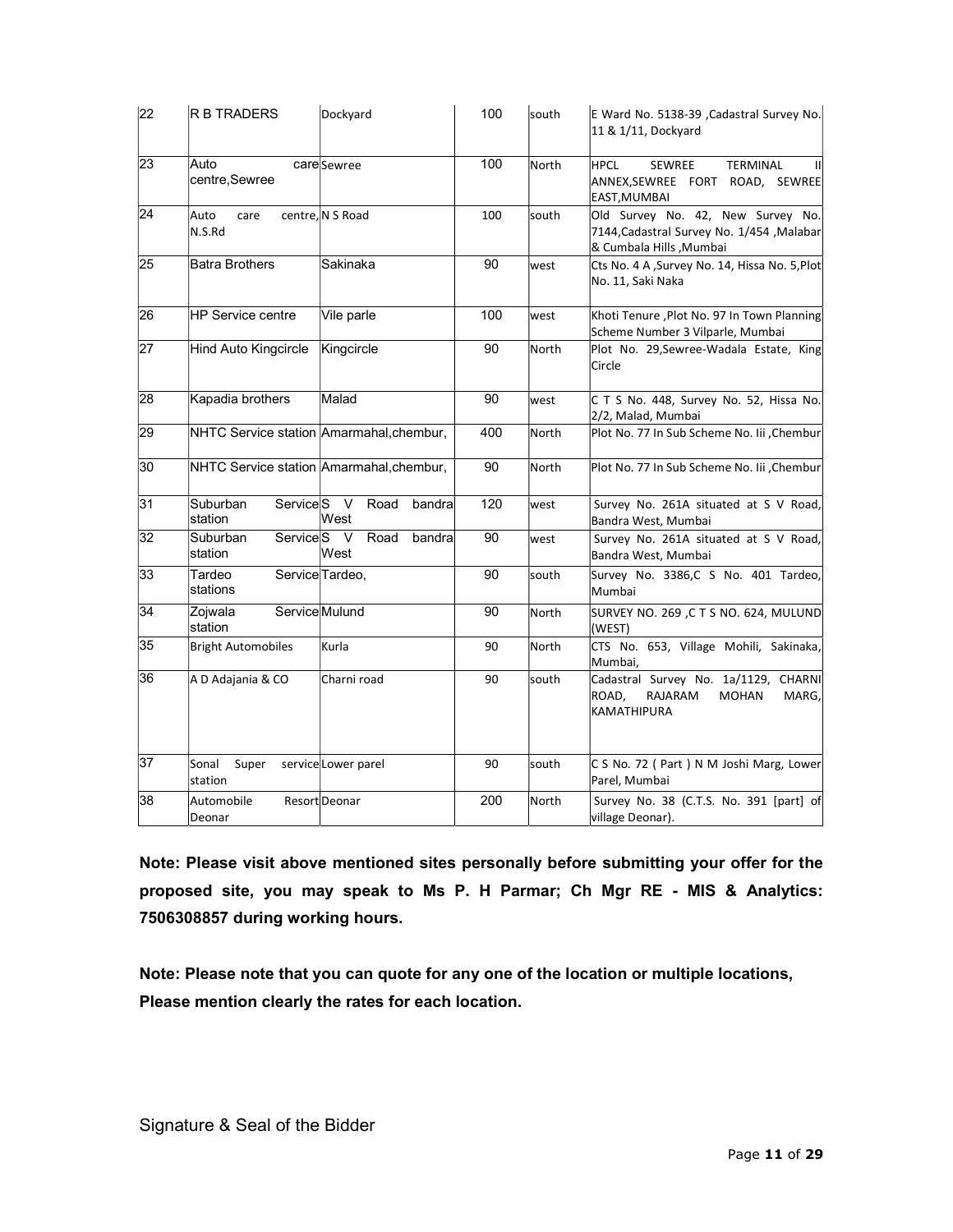## ANNEXURE II (On Company Letter head only)

Date:

## Un Priced Bid - Credentials

(To be filled in and submitted in a separate sealed envelope along with EMD thru Demand Draft. Bid is liable to be rejected if unsealed Price Bid- Commercial offer is submitted with the Unpriced bid credential offer)

| 1              | Name of the Party                                                                                                                                                                                      |                                                                                               |
|----------------|--------------------------------------------------------------------------------------------------------------------------------------------------------------------------------------------------------|-----------------------------------------------------------------------------------------------|
| 2              | Address                                                                                                                                                                                                |                                                                                               |
| 3              | Phone Number / Mobile Number of<br>contact person                                                                                                                                                      |                                                                                               |
| 4              | Registered email ID of firm                                                                                                                                                                            |                                                                                               |
| 5              | Type of Organization                                                                                                                                                                                   | Proprietary / Partnership/ Private Limited / Co-<br>Operative Society/ Public Limited Company |
| 6              | Registration No of the Firm (Copy of<br>Registration certificate to be<br>enclosed)<br>Copy of Shop & Establishment of any<br>of the existing location.<br>Incorporation certificate of the<br>company |                                                                                               |
| $\overline{7}$ | PAN Number and Aadhar card (Copy<br>to be Enclosed)                                                                                                                                                    |                                                                                               |
| 8              | <b>GST Certificate of Proprietorship/</b><br>partnership/company                                                                                                                                       |                                                                                               |
| 9              | Experience & expertise in the field of<br>managing<br>business of Customer<br>convenience store                                                                                                        |                                                                                               |
| 10             | P&L Statement, ITR and Balance<br>sheet for last 2 Years                                                                                                                                               |                                                                                               |
| 11             | Details of D.D submitted towards<br><b>EMD</b>                                                                                                                                                         | Amount: Rs.<br>Name of the Bank:                                                              |
| 12             | Name and serial no of Vacant space<br>for which EMD submitted                                                                                                                                          |                                                                                               |
| 13             | Type of operation/ store proposed for<br>the retail outlet vacant space thru this<br><b>RFP</b>                                                                                                        |                                                                                               |
| 14             | Declaration of Blacklisting as per the<br>format in Annexure V                                                                                                                                         |                                                                                               |
| 15             | Acceptance of all terms and condition<br>as per the format in <b>Annexure</b> VI                                                                                                                       |                                                                                               |

Kindly submit relevant papers along with demand draft (EMD) along with the unpriced bid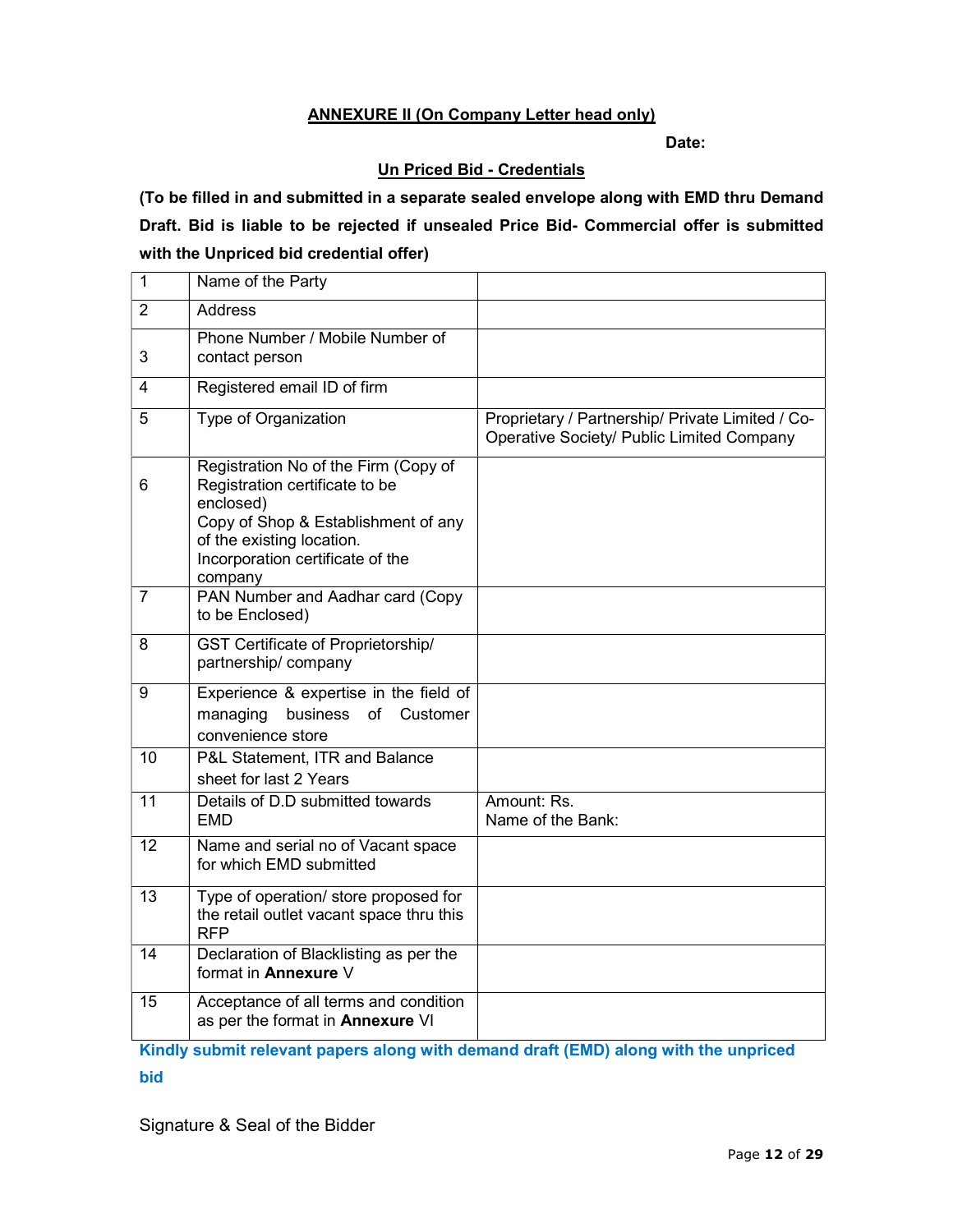# ANNEXURE III (On Company Letter Head Only)

discussion of the contract of the contract of the contract of the Date:

#### PRICE BID - COMMERCIAL OFFFER

# (To be submitted in a separate sealed envelope. Bid is liable to be rejected if unsealed

## commercial offer is submitted with the credentials)

| vacant          | Name<br>Of                            | Location                   | Approx                 | Quoted rates for First year of operation in |              |           |                   |
|-----------------|---------------------------------------|----------------------------|------------------------|---------------------------------------------|--------------|-----------|-------------------|
| space           | Retail Outlet                         |                            | Area in                |                                             |              | <b>Rs</b> |                   |
| sr no           | with Vacant                           |                            | Sqft                   | <b>Basic</b>                                | Taxes        | Total     | Total             |
|                 | Space                                 |                            |                        | rate per                                    | in % of      | Amount    | Amount for        |
|                 |                                       |                            |                        | month in                                    | <b>Basic</b> | per       | the year          |
|                 |                                       |                            |                        | Rs (A)                                      | (B)          | month     | payable to        |
|                 |                                       |                            |                        |                                             |              | payable   | HPCL: (CX         |
|                 |                                       |                            |                        |                                             |              | to HPCL   | <b>12 Months)</b> |
|                 |                                       |                            |                        |                                             |              | $(C)$ =   | in Rs             |
|                 |                                       |                            |                        |                                             |              | (Basic+   |                   |
|                 |                                       |                            |                        |                                             |              | Taxes)    |                   |
| $\mathbf 1$     | Diamond                               | DeonarRd,                  | 1500                   |                                             |              |           |                   |
|                 | Auto,<br>Chembur                      | Priyardarshani,<br>Chembur |                        |                                             |              |           |                   |
|                 | (G<br>$+1)$                           |                            |                        |                                             |              |           |                   |
| $\overline{2}$  | Diamond                               | Deonar                     | 75<br>Rd,              |                                             |              |           |                   |
|                 | Auto,                                 | Priyardarshani,            |                        |                                             |              |           |                   |
|                 | Chembur                               | Chembur                    |                        |                                             |              |           |                   |
| 3               | Diamond                               | Deonar                     | $\overline{75}$<br>Rd, |                                             |              |           |                   |
|                 | Auto,                                 | Priyardarshani,            |                        |                                             |              |           |                   |
|                 | Chembur                               | Chembur                    |                        |                                             |              |           |                   |
| 4               | Auto<br>care<br>centre,<br><b>BKC</b> | <b>Bandra</b><br>Kurla     | 700                    |                                             |              |           |                   |
|                 | $(G + 1)$                             | complex                    |                        |                                             |              |           |                   |
| 5               | Jivan Service                         | Andheri west               | 100                    |                                             |              |           |                   |
|                 | station ground                        |                            |                        |                                             |              |           |                   |
|                 | floor                                 |                            |                        |                                             |              |           |                   |
| 6               | Jivan Service                         | Andheri west               | 100                    |                                             |              |           |                   |
|                 | station                               |                            |                        |                                             |              |           |                   |
| $\overline{7}$  | Western<br>pet<br>Vikhroli            | Vikhroli                   | 500                    |                                             |              |           |                   |
| 8               | Western<br>pet                        | Vikhroli                   | 100                    |                                             |              |           |                   |
|                 | Vikhroli                              |                            |                        |                                             |              |           |                   |
| $\overline{9}$  | Car<br>care                           | Goregaon                   | 450                    |                                             |              |           |                   |
|                 | centre                                |                            |                        |                                             |              |           |                   |
| 10              | Car<br>care                           | Goregaon                   | 100                    |                                             |              |           |                   |
|                 | centre                                |                            |                        |                                             |              |           |                   |
| 11              | Parkar Bros                           | Lokhandwala                | 250                    |                                             |              |           |                   |
|                 |                                       | Andheri                    |                        |                                             |              |           |                   |
| 12              | Sachdeva<br>Automobile-               | Malad                      | 1000                   |                                             |              |           |                   |
|                 | 1st floor                             |                            |                        |                                             |              |           |                   |
| $\overline{13}$ | Sachdeva                              | Malad                      | $\overline{90}$        |                                             |              |           |                   |
|                 | Automobile                            |                            |                        |                                             |              |           |                   |
| 14              | Sachdeva                              | Malad                      | 90                     |                                             |              |           |                   |
|                 | Automobile                            |                            |                        |                                             |              |           |                   |
| 15              | Super service                         | Church gate,               | 450                    |                                             |              |           |                   |
|                 | station                               |                            |                        |                                             |              |           |                   |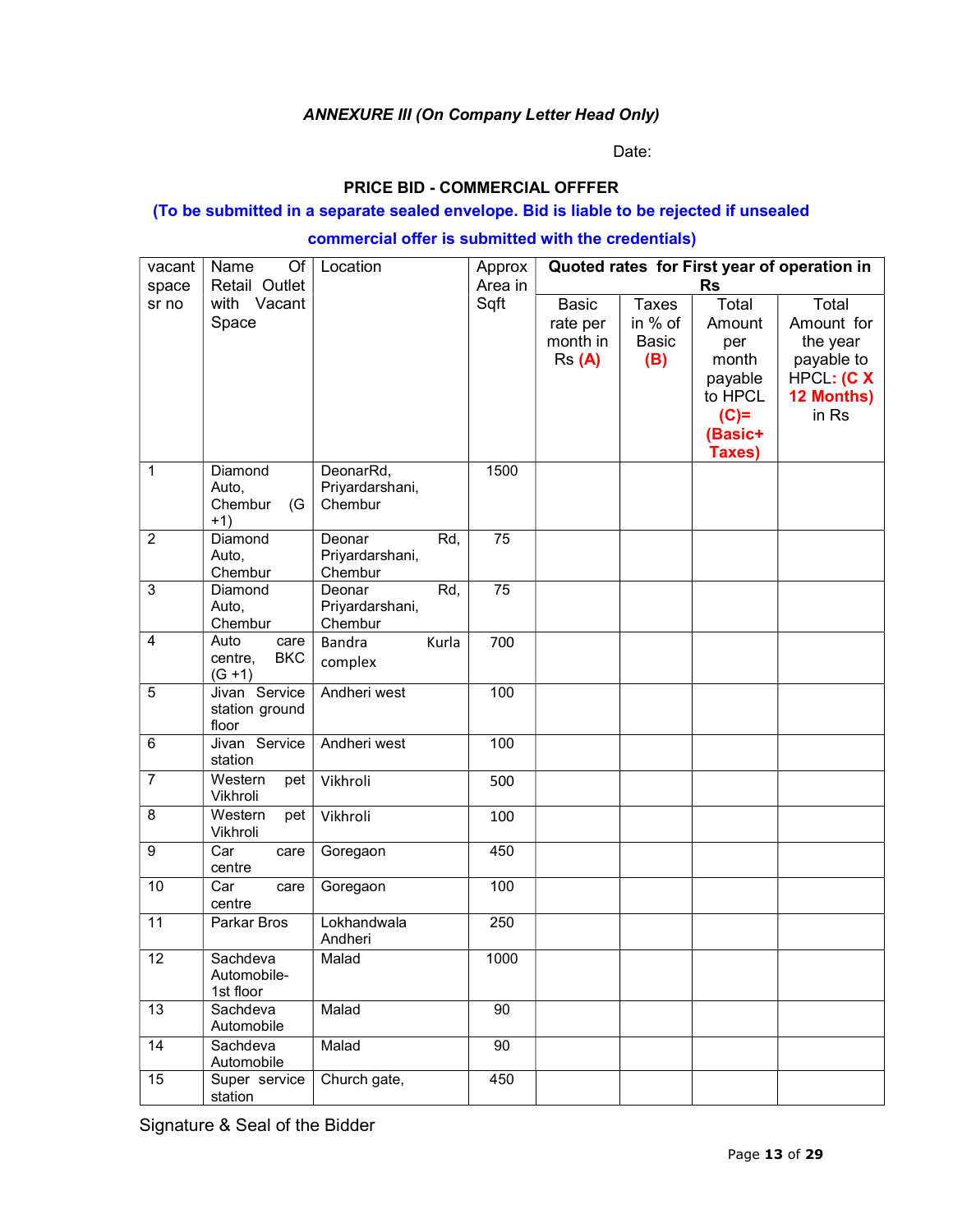| 16              | Super service<br>station-<br>rightside<br>of<br>baskin robbin | Worli                         | 750 |  |  |
|-----------------|---------------------------------------------------------------|-------------------------------|-----|--|--|
| 17              | Super service<br>station-<br>leftside<br>of<br>baskin robbin  | Worli                         | 350 |  |  |
| 18              | Marol<br>Auto<br>service                                      | Marol sakinaka                | 260 |  |  |
| 19              | Dinesh<br>Auto<br>service                                     | Ghatkopar West                | 100 |  |  |
| 20              | Excel service<br>station                                      | Juhu vile parle               | 100 |  |  |
| 21              | Hind<br>Auto<br>Mahim                                         | Mahim                         | 100 |  |  |
| $\overline{22}$ | $\overline{R}$<br>B<br><b>TRADERS</b>                         | Dockyard                      | 100 |  |  |
| 23              | Auto<br>care<br>centre, Sewree                                | Sewree                        | 100 |  |  |
| 24              | Auto<br>care<br>centre, N.S.Rd                                | N S Road                      | 100 |  |  |
| 25              | <b>Batra Brothers</b>                                         | Sakinaka                      | 90  |  |  |
| 26              | <b>HP</b><br>Service<br>centre                                | Vile parle                    | 100 |  |  |
| $\overline{27}$ | <b>Hind</b><br>Auto<br>Kingcircle                             | Kingcircle                    | 90  |  |  |
| 28              | Kapadia<br>brothers                                           | Malad                         | 90  |  |  |
| 29              | <b>NHTC Service</b><br>station                                | Amarmahal, chembur,           | 400 |  |  |
| $\overline{30}$ | <b>NHTC Service</b><br>station                                | Amarmahal, chembur,           | 90  |  |  |
| $\overline{31}$ | Suburban<br>Service<br>station                                | S V<br>Road<br>bandra<br>West | 120 |  |  |
| 32              | Suburban<br>Service<br>station                                | S V<br>Road bandra<br>West    | 90  |  |  |
| 33              | Tardeo<br>Service<br>stations                                 | Tardeo,                       | 90  |  |  |
| $\overline{34}$ | Zojwala<br>Service<br>station                                 | Mulund                        | 90  |  |  |
| 35              | <b>Bright</b><br>Automobiles                                  | Kurla                         | 90  |  |  |
| 36              | A D Adajania<br>& CO                                          | Charni road                   | 90  |  |  |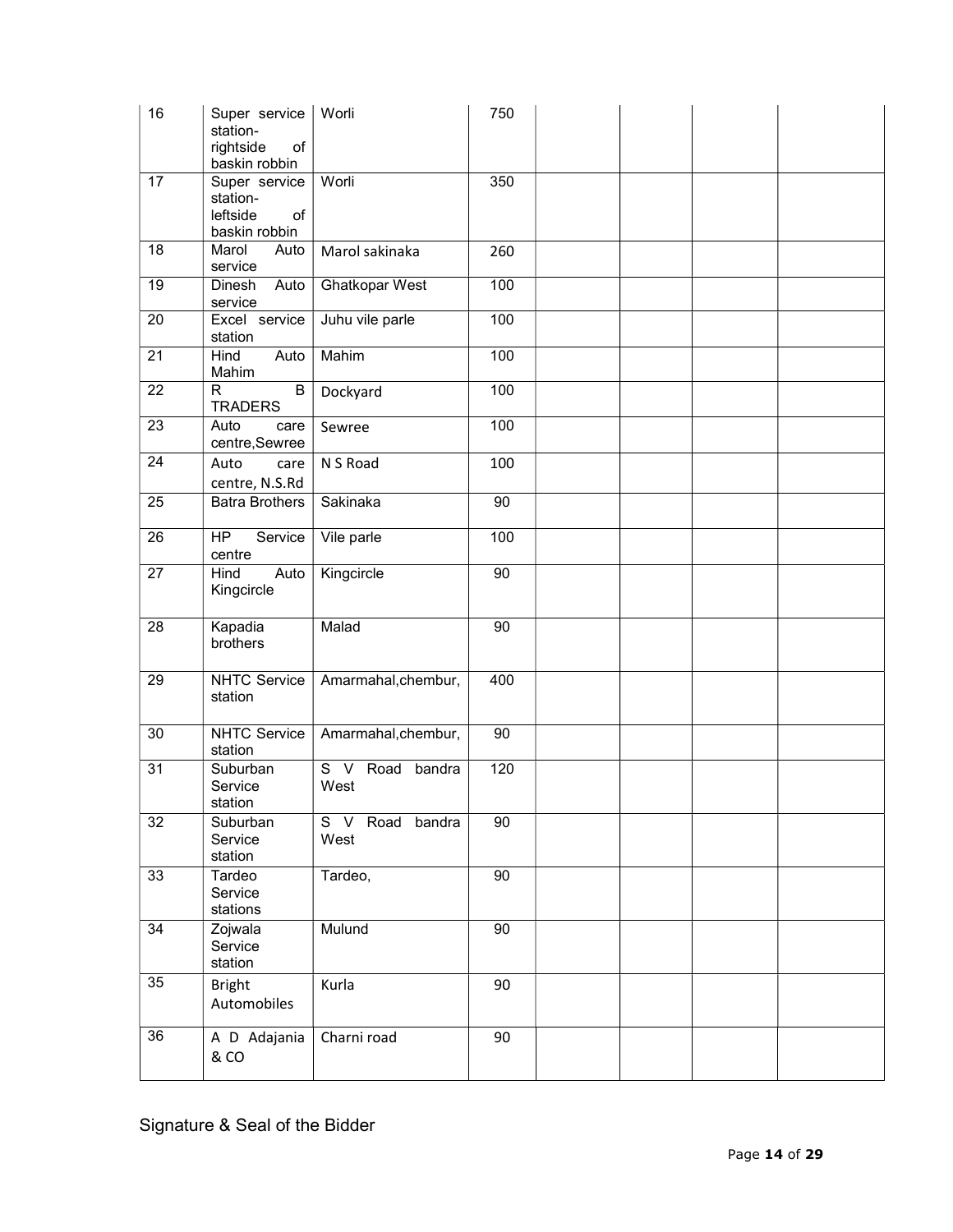| 37 | Super<br>Sonal | Lower parel | 90  |  |  |
|----|----------------|-------------|-----|--|--|
|    | service        |             |     |  |  |
|    | station        |             |     |  |  |
| 38 | Automobile     | Deonar      | 200 |  |  |
|    | Resort Deonar  |             |     |  |  |
|    |                |             |     |  |  |

NOTE: - You can quote for all the locations or the selected locations as per your requirement.

• The rates will get escalated by 10% per year

• The GST will be extra on the quoted rates

#### Note:

EMD will be refunded to all the unsuccessful bidders after finalization of the RFP. For successful bidders, refund will be made only on payment of Security Deposit against LOI /PO, as placed. EMD shall not bear any interest and shall be refunded. While claiming refund, the original Cash Receipt issued by HPCL must be surrendered. EMD will be forfeited, in case party withdraws the offer made under RFP, before finalization of the RFP.

The successful bidder, with whom the contract is decided to be entered into and intimation is so given will have to make a security deposit in the form of e-payment/ account payee crossed demand draft drawn in favour of Hindustan Petroleum Corp Ltd, within 15 days from the date of intimation of acceptance of their RFP, failing which HPCL reserves the right to cancel the Contract and forfeit the EMD. In case Party after acceptance of the LOI and submission of Security deposit fails to start the business at the site, the Security deposit will be forfeited.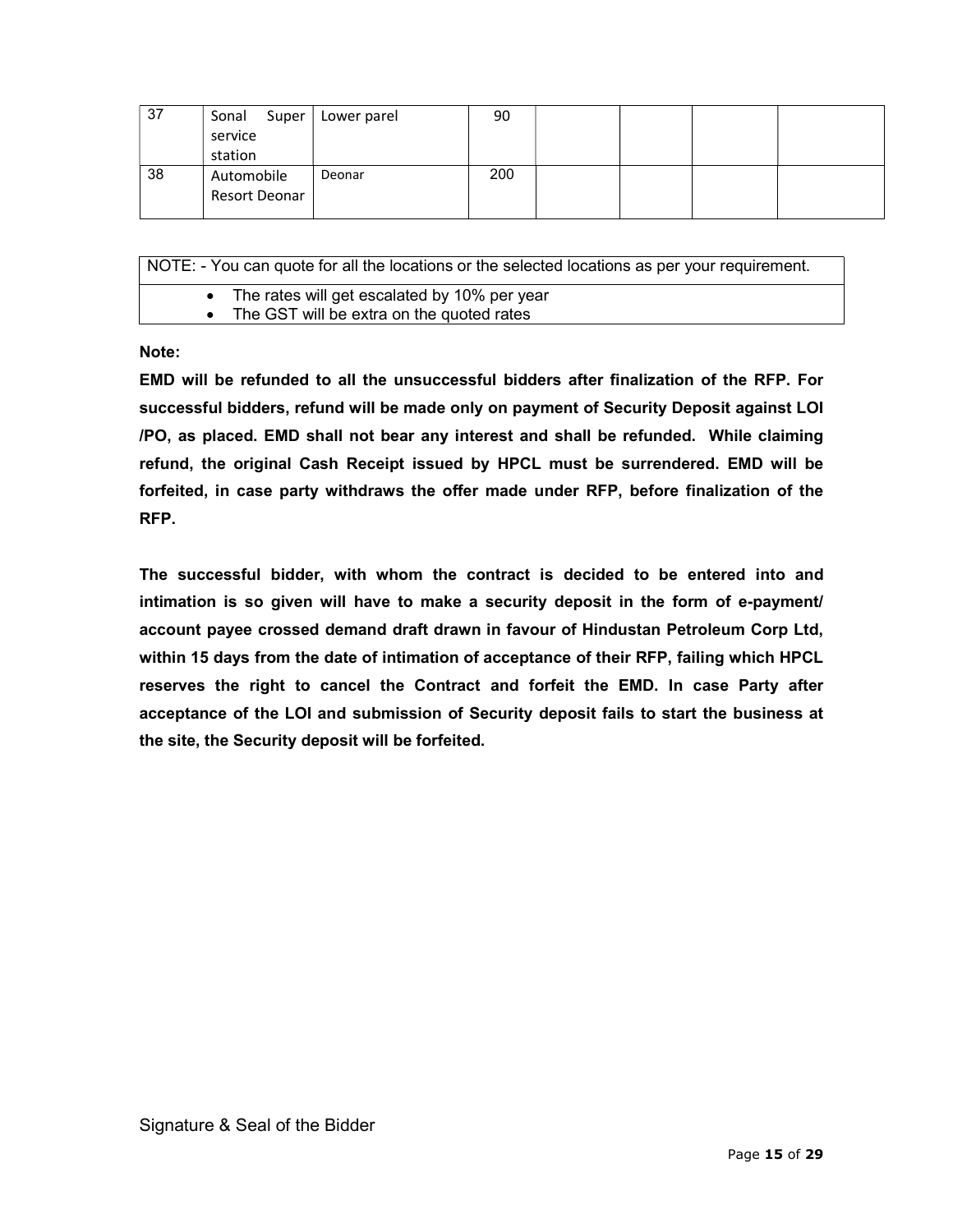Annexure IV

#### DRAFT AGREEMENT FOR OPERATION OF CUST.CONVENIENCE STORE

This AGREEMENT is made on this \_\_\_\_\_\_\_\_\_\_\_\_\_ day of \_\_\_\_\_20\_\_ ("Agreement") between

Hindustan Petroleum Corporation Limited a Government Company incorporated under the Companies Act, 1956, (PAN NO AAACH1118B) and having its registered office at Petroleum House 17, Jamshedji Tata Road, Mumbai - 400 020, and its Mumbai Retail Regional office and at hereinafter called "The Corporation", represented by its\_\_\_\_\_\_\_\_\_\_\_\_\_\_\_\_\_\_\_\_\_\_\_\_\_\_\_\_\_\_\_\_\_\_\_ an adult Indian (which expression shall wherever the context so requires or admits mean and includes its successors and permitted assigns) of the

## ONE PART

#### AND

\_\_\_\_\_\_\_\_\_\_\_\_\_\_\_\_\_\_, a company /partnership /a proprietorship registered under and having its registered office at hereinafter referred to as the "Operator" represented by **the contract of the contract of the contract of the contract of the contract of the contract of** (which expression shall unless it be repugnant to the context or meaning thereof means its successors and permitted assigns) of the other part.

(Herein after "Corporation" and "Operator " shall individually be referred to as "Party" and collectively referred to as "Parties" to the Agreement)

WHEREAS the Corporation is in the business of refining and marketing of Petroleum products like Motor Spirit (MS), High Speed Diesel (HSD), Kerosene, Liquefied Petroleum Gas (LPG), Lubricants etc., and have set up Retail Outlets at various locations throughout the country and is owner / lessee of all respective sites and the structures thereon WHEREAS he Operator is in the business of  $\blacksquare$ 

-WHEREAS in addition to operating Retail Outlets, the Corporation is also desirous of providing allied facilities and services from the said retail outlet premises like take away food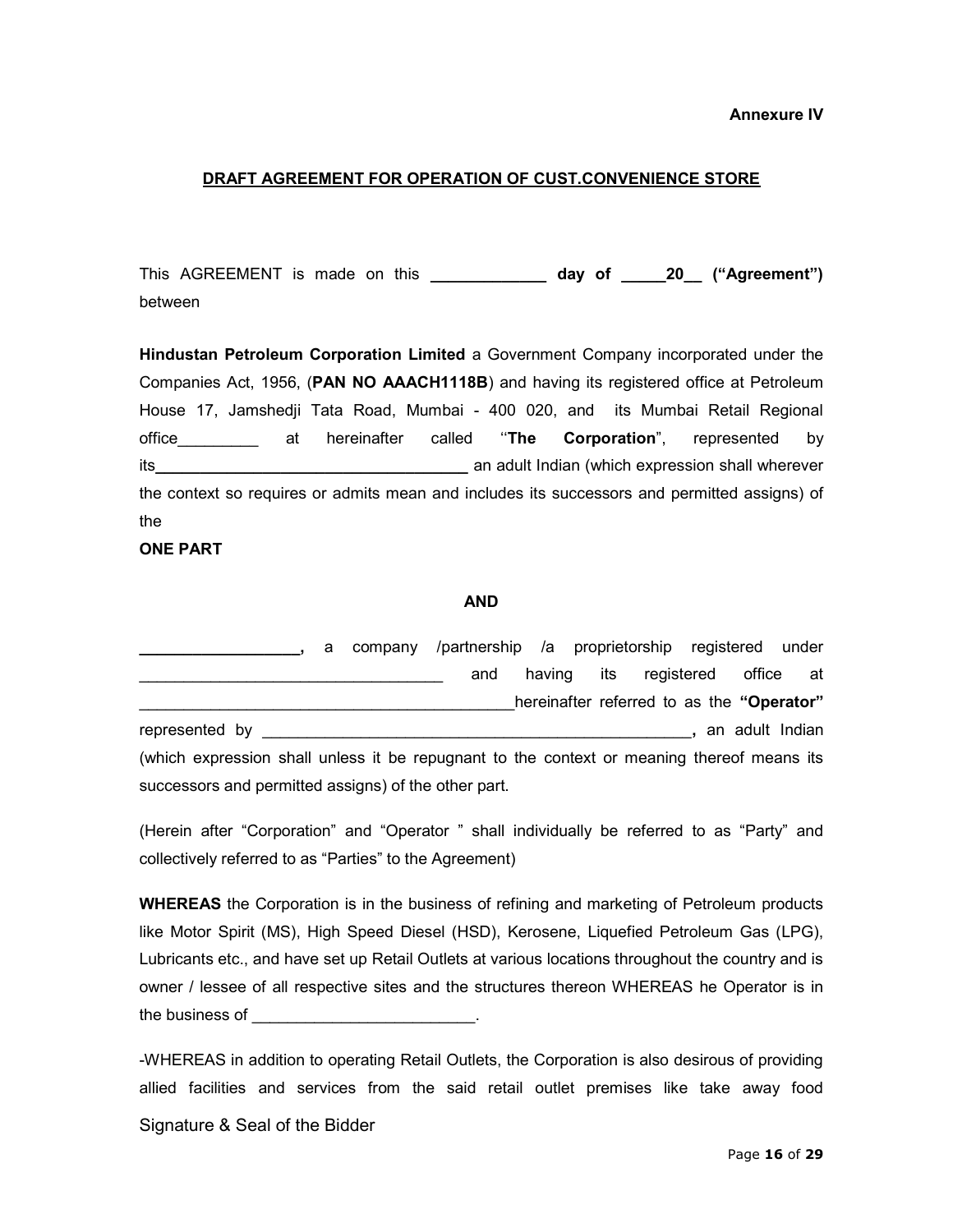counters/Food Courts /Restaurants/ Dhabhas/ Convenience Stores/Specialty Stores to its customers from specifically earmarked space therein. Accordingly, now the Corporation is desirous of hiring the services of the Operator for managing and operating customer convenience stores example and the convenience stores and the convenience of HPCL situated at **Exercice 1 and more specifically described under Annexure-A** (herein after referred to as " Selected Retail Outlet" or the Said Premise")

-AND WHEREAS the Operator had submitted its bid against the RFP floated by HPCL calling for proposals of interested parties to operate Customer Convenience Stores at some of the retail outlets of Corporation. The Operator has emerged as the highest bidder for Selected Retail Outlet and Corporation has issued Permission Letter dated \_\_\_\_\_\_\_\_\_\_\_\_ to the Operator.

-AND WHEREAS to operate a \_\_\_\_\_\_\_\_\_\_\_\_\_ (hereinafter referred as "Convenience Store" or "CCS") from the Selected Retail Outlet subject to the terms and conditions as stated in this Agreement.

# NOW THIS AGREEMENT WITNESSED AND IT IS HEREBY AGREED BY AND BETWEEN THE PARTIES HERETO AS FOLLOWS:

- (1) The Corporation hereby confirms and agrees with the Operator to operate Convenience Store at Selected Retail Outlet, more specifically mentioned in Annexure-A.
- (2) The Corporation on its part agrees to :
	- (a) Provide the necessary carved out space for Convenience Store in the Selected Retail Outlet in accordance with the schedule and time frame as agreed in advance in writing between the Corporation and the Operator for each of the Selected Retail Outlet premises.
	- (b) Provide necessary electricity and water connections with separate consumption meters for the Convenience Store as per the requirement of the Operator.
	- (c) Allow the Operator to operate the Convenience Store to source all goods and services and sell it to the customers.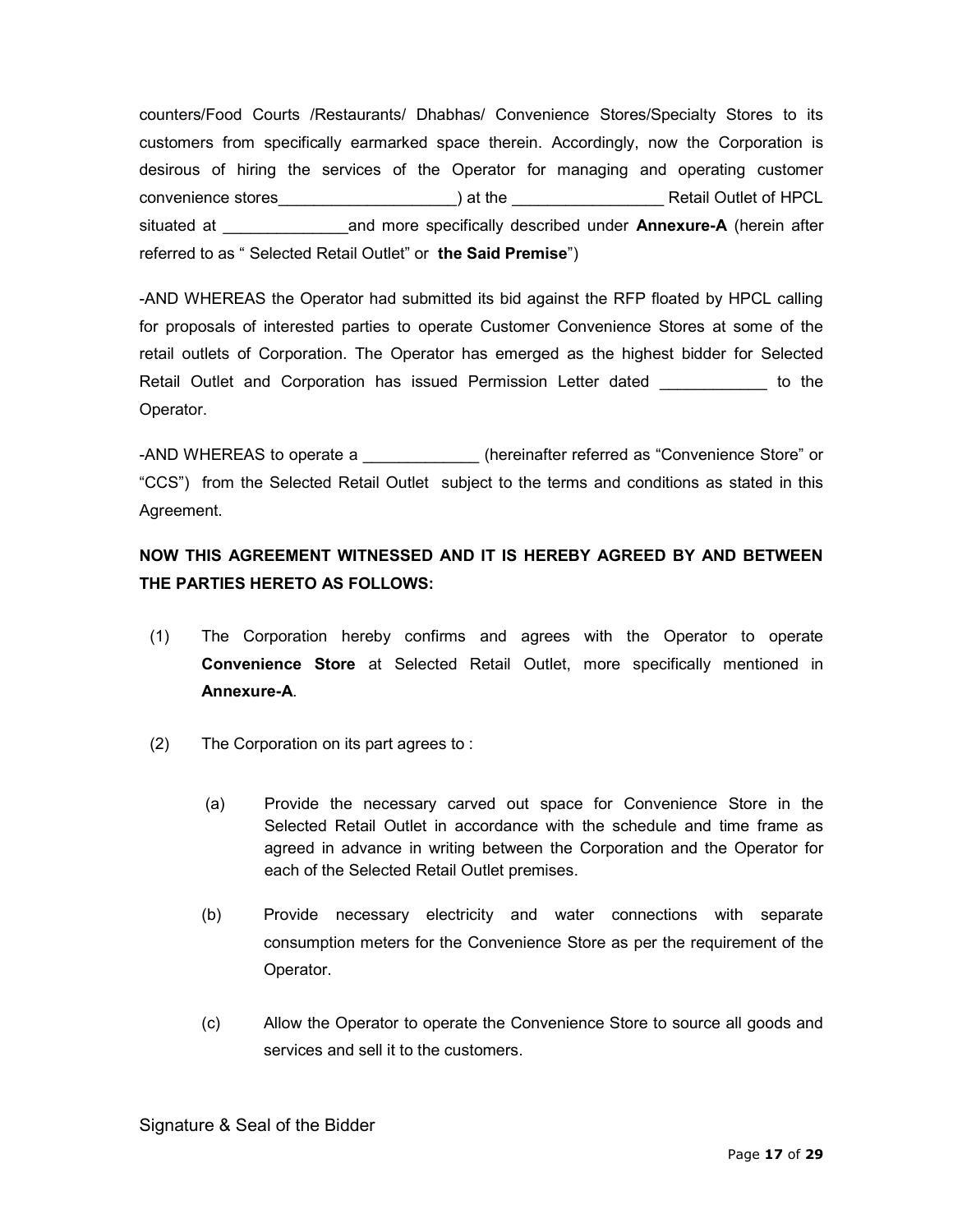- (d) Allow all the customers, vendors and employees of the Operator, free & unrestricted access to the Convenience Store during normal working hours of Convenience Store.
- (e) Allow the Operator or its assigns, to install its signage/branding (subject to prior written approval of the Corporation) within the space provided and on the designated place at the frontage. The medium of signage /branding will be through graphic panels, flag poles with lights, announcement boards etc., and subject to availability of such space. In case if any license from any statutory body is required for such activities, the same shall be obtained by the Operator at its own costs before placing such signage/s, glow sign/s etc for display, with prior written permission from the Corporation.
- (f) Provide required entry permissions to the staff of the Operator during normal working hours of the Convenience Store.
- (g) Provide required permission for entry of delivery trucks in the said premises
- (3) The Operator on its part agrees to:
	- (a) After the issuance of LOI, billing will start from one month from the date of issuance of LOI/ date of handing over of site whichever is earlier.
	- (b) Submit an interest free security deposit equivalent to 3 months signage fees within 15 days from the date of permission/LOI letter by the corporation for operating convenience store as mentioned in detail under Annexure-A, which shall be refunded by the Corporation on expiry/termination of this agreement, subject to necessary deductions as per the provisions of this Agreement
	- (c) Obtain and renew from time to time, all statutory clearances, licenses, consents, approvals, permits and permissions to operate the Convenience Store under this Agreement. The Corporation shall extend necessary co-operation and enable assistance by providing NOC's etc, if required, for procuring the same.
	- (d) Assume complete responsibility (including cost & risk) to operate the Convenience Store in all respects, like sourcing inventory, storage and sales for purposes of commerce.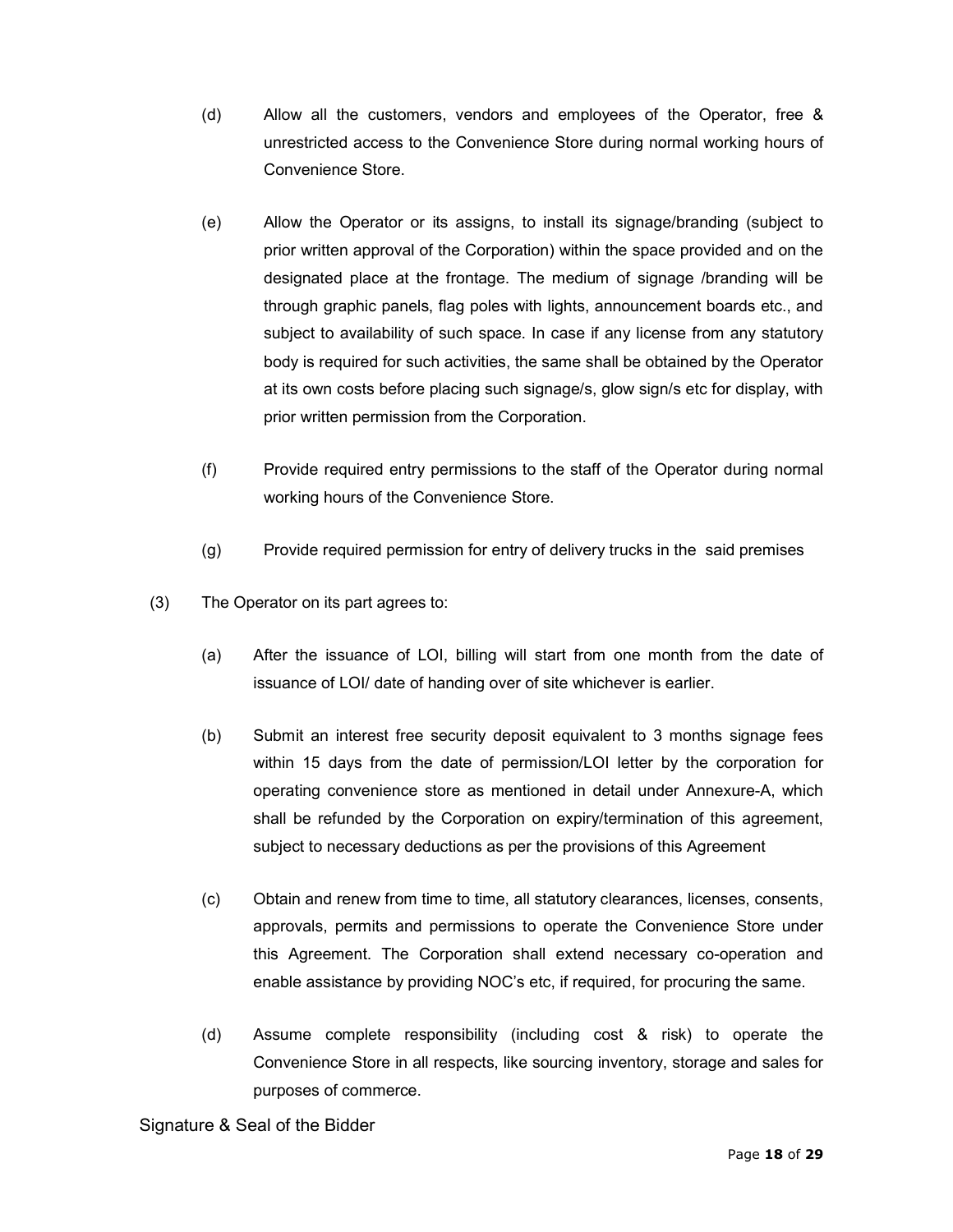- (e) Operate the Convenience Store at its own cost and responsibility from the designated space at the Selected Retail Outlet provided by the Corporation.
- (f) Ensure that the Convenience Store will be functional 7 days a week for a minimum operation of 8 hours, unless dictated otherwise by local laws as may be applicable.
- (g) Provide a convenient and pleasant environment for the customers through good housekeeping, aesthetic and practical product display, courteous service and ethical business practices.
- (h) Ensure that its representatives and staff at the Convenience Store conduct themselves in a manner that does not in any way cause inconvenience to the customers and/or cause a loss of business reputation for the Corporation and its retail outlet premises.
- (i) Bear all expenses towards consumption/use of electricity and water services by the Convenience Store, as per separate consumption meters provided by the Corporation.
- (j) Comply with all provisions of the Bombay Shops and Establishment Act, Consumer Protection Act 1986, Sales Tax Act, Legal Metrology Act and any other Laws, Rules and Regulations applicable regarding the operations of the Convenience store from time to time. The Operator shall be solely responsible and liable for consequences of any breaches/violations of the same and shall keep the Corporation and its employees, directors, agents indemnified against any claims, loss, damage or disputes arising out of the same.
- (k) Comply with all provisions of the Petroleum Act, 1934 and the rules made thereunder and the conditions imposed by the Controller of Explosives in the explosives license issued to the Corporation for the retail outlet operations.
- (l) Take all care and caution to maintain the premises provided by the Corporation; normal wear and tear excepted. However, any structural repairs or leakages in the said Premises not attributable to the operator, shall be done by the Corporation at its own costs, risks and expenses. However if the same is due to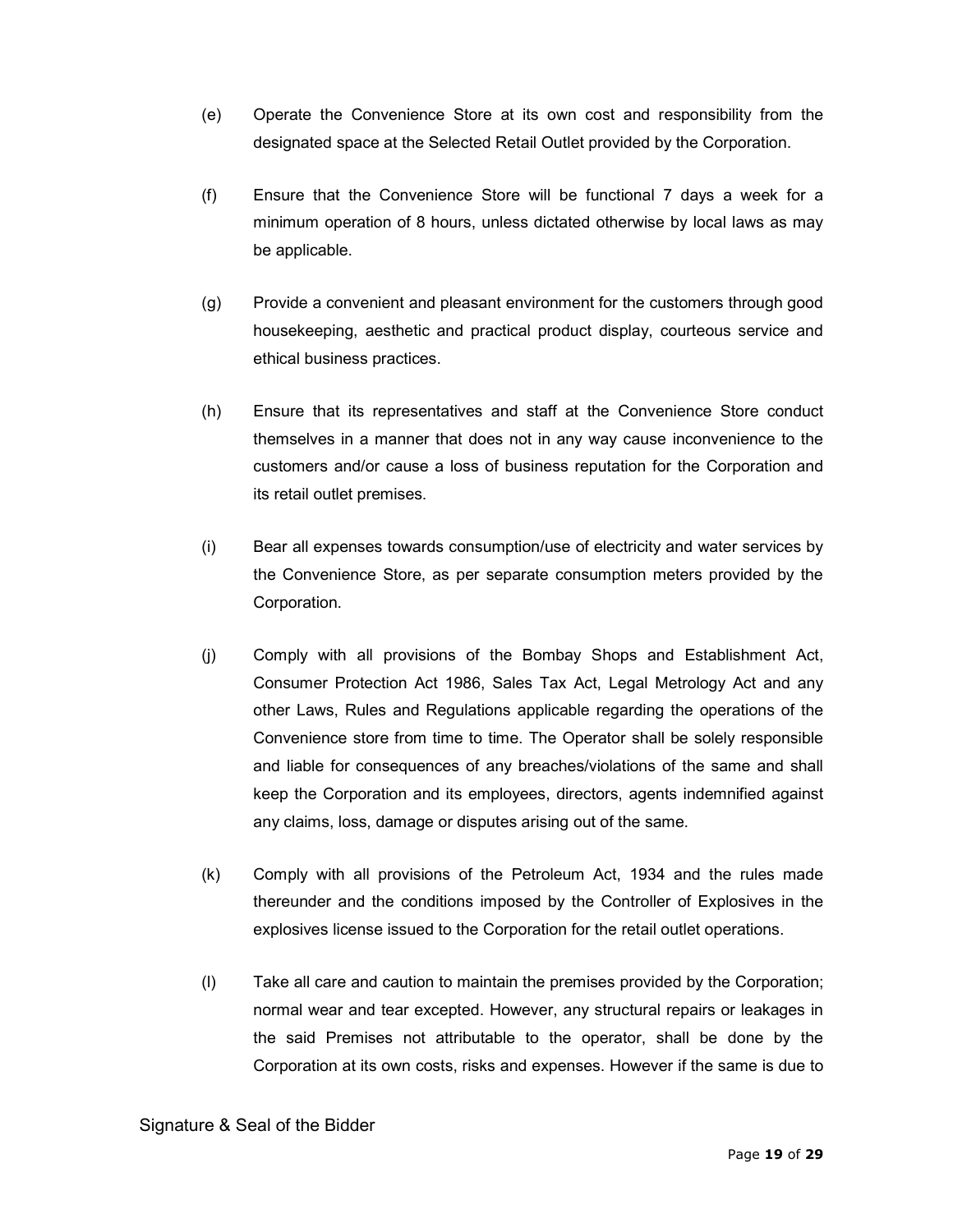any act or omission of Operator then the cost of repair will be borne by the Operator.

- (m) not serve or otherwise sell or deal with in the Convenience Store or any other part of the said premises any alcoholic liquor or illegal drugs or prohibited material of any kind or any stale or inedible eatables under any circumstances whatsoever.
- (n) To effect all sale and physical delivery of all goods, material and products through the Convenience Store.
- (o) Take all precautions that the articles sold and supplied are all of good standard and in conformity with the standards required by Government or any other statutory agencies.
- (p) Observe and perform all rules and regulations laid down by the Government or the Municipality regarding Convenience Store.
- (q) Not allow any games or activities of gambling or in the nature of gambling to be played or carried on in or from the said premises or any part or portion thereof.
- (r) Not to change the name of the Convenience Store; subject to the assignment rights of the Operator with prior written approval of Corporation, as herein stated.
- (s) Not to borrow any money in the Security of the said Premises or in articles and things therein in the name of the Corporation.
- (t) Dispose of all rubbish, garbage, sewerage properly under the guidance of the Corporation or its representatives.
- (u) Provide its own security for the Convenience Store at the Premises.
- (v) Do not carry out any changes with respect to convenience store without prior written approval from the corporation.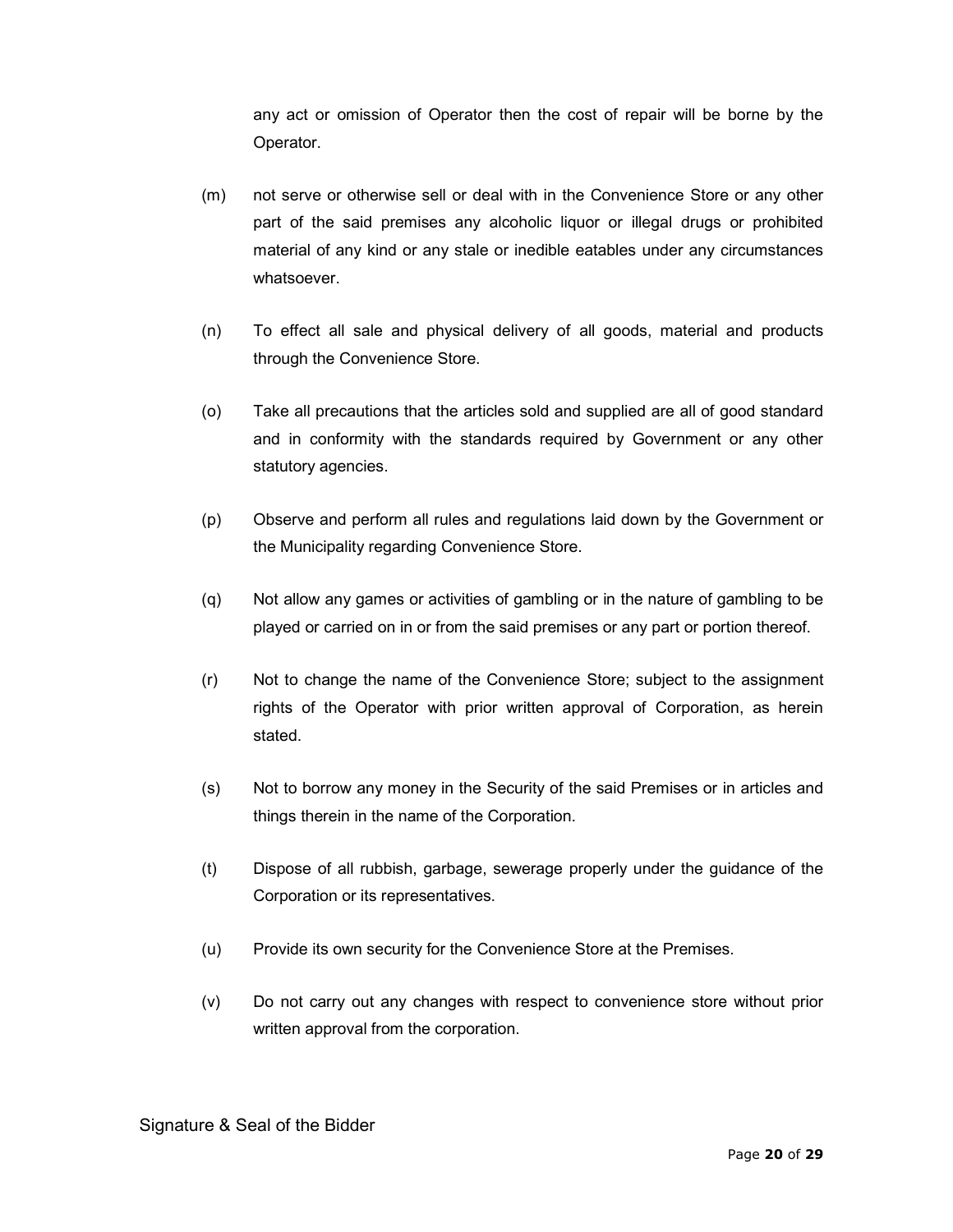- (w) Provide trained manpower for all operations and ensure timely complaint resolution with respect to convenience store, whenever required.
- (x) Do not use any open flame/ direct heating equipment like gas/kerosene stove, etc in the licensed area. All heating should be done through indirect heating equipment like microwave ovens, etc. only.
- (4) The Operator is merely permitted user of the said Premises for operating the Convenience Store during the tenure of this Agreement. The Operator shall have no right, title or interest of any nature whatsoever in the said Premises or any part or portion thereof. The Operator undertakes not to claim that it is a tenant, sub-tenant, lessee, sub-lessee and / or claim any right, title or interest in the said Premises or any part or portion thereof. The Operator shall not be deemed to have been put in possession at any time whatsoever of the said Premises or any part or portion thereof, whether exclusive or otherwise. The possession of the said Premises and every part thereof including aforesaid allied services will at all times in law and in equity, vest in the Corporation exclusively. The Operator will have no claim of dealership of the retail outlet on the basis of this Agreement.
- (5) This Agreement shall be valid and remain in force for a period of three years and effective from \_\_\_\_\_\_\_\_\_\_\_\_\_\_\_\_\_ i.e. up to \_\_\_\_\_\_\_\_\_\_\_\_ (both days included). The agreement maybe renewed for another period of three years on the sole discretion of HPCL subject to satisfactory past performance by the Operator.
- (6) Either Party can terminate this Agreement by giving three months' notice in writing to the other. However, this only can be evoked by the Operator after completion of at least one year of operation (lock in period)
- (7) The Corporation is entitled to terminate this agreement for below mentioned reasons, after giving notice of 15 days and if the Operator fails to cure the breach within 15 days of receipt of the said notice, this agreement shall stand terminated
	- a) In the event the Operator fails or neglects or is unable to pay to the Corporation the amount payable, for a continuous period of 60 days or more, as stated in clause 11 willfully or otherwise,: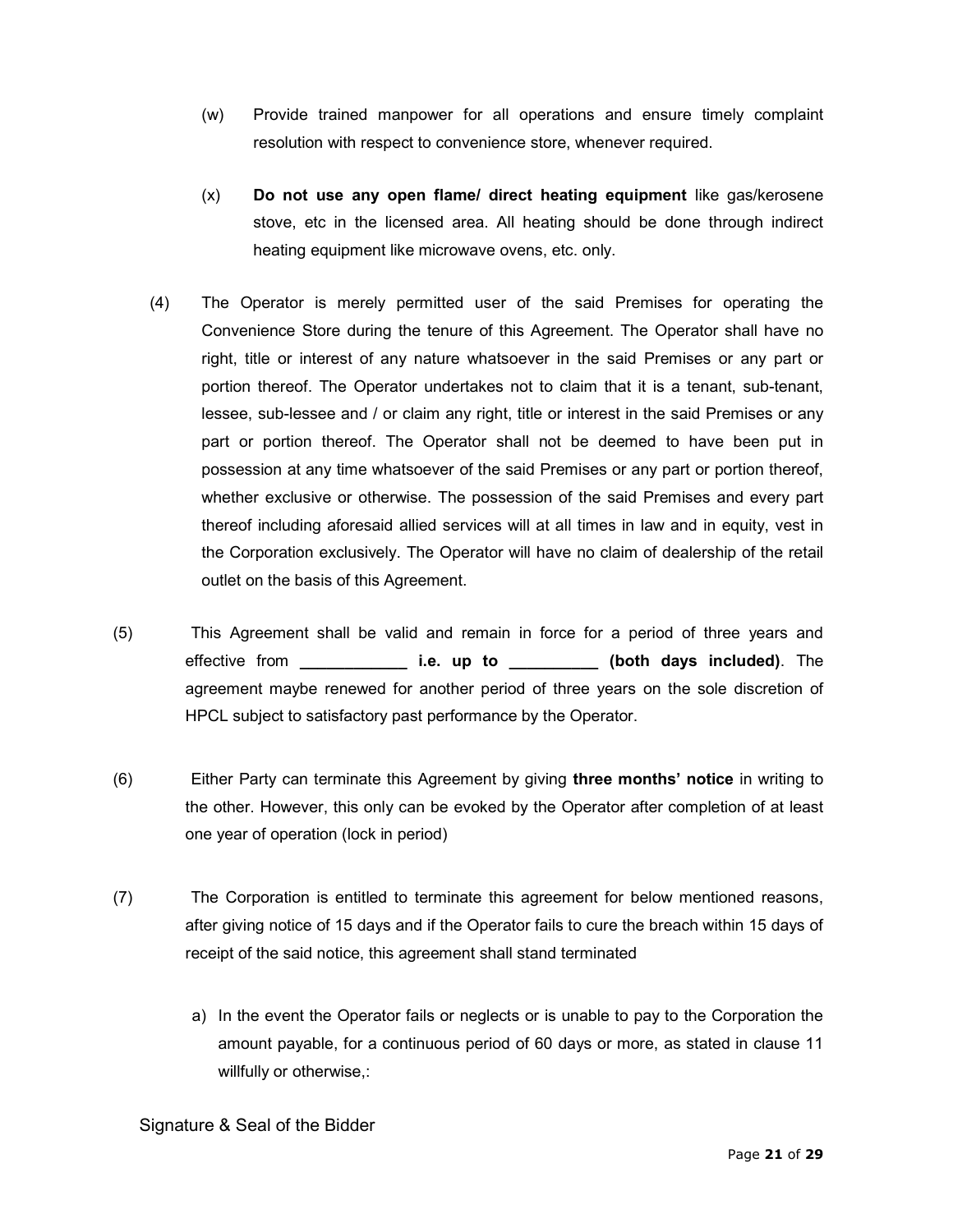- b) Does not comply with the provisions of the Petroleum Act, 1934, the Explosives Act, 1884 and the rules made there under or any other laws/regulations passed by the Central/State/Local government which are applicable to this Agreement.
- c) Material breach of the terms and conditions of this agreement by the Operator and it fails to cure the breach within the stipulated period.
- d) The Operator claims right, title or interest in the Premises or any part or portion thereof contrary to the rights granted to the Operator under this Agreement i.e. claims to be a tenant, sub-tenant or sub-lessee thereof.

However, Corporation reserves its right to terminate the Agreement forthwith on happening of any of the below events

- There is in force a direction or order from a statutory authority that compels or results in closure of the VCF Centre, and all appeals and other remedies available there against have been fully exhausted.
- Consequent to an order from a Court, directing closure of the VCF Centre, and all appeals and other remedies available there against have been fully exhausted.
- The Corporation loses the right to occupy the Premises of the Selected Retail Outlet.
- (8) The Operator shall pay to the Corporation as specified in **Annexure-A** Signage Fee as consideration for having allowed the Operator to operate and run the Convenience Store, a fixed monthly signage fee to be paid every month. Such payments will be made latest by the  $5<sup>th</sup>$  of the each month. Service Tax/GST shall be applicable over and above the net signage fee amount.
- (9) The representative of the Corporation shall be entitled to inspect the Convenience Store at any reasonable time during the working hours of the Operator.
- (10) The Operator & the Corporation hereby agree and confirm that in pursuance of the arrangement, the Operator shall pay a monthly minimum guaranteed fixed signage fee as mentioned in Annexure-A. Service Tax/ GST shall be applicable over and above the net signage fee amount. The signage fee shall be paid within the  $5<sup>th</sup>$  day of every calendar month for the previous month. TDS on the same shall be deducted as applicable and TDS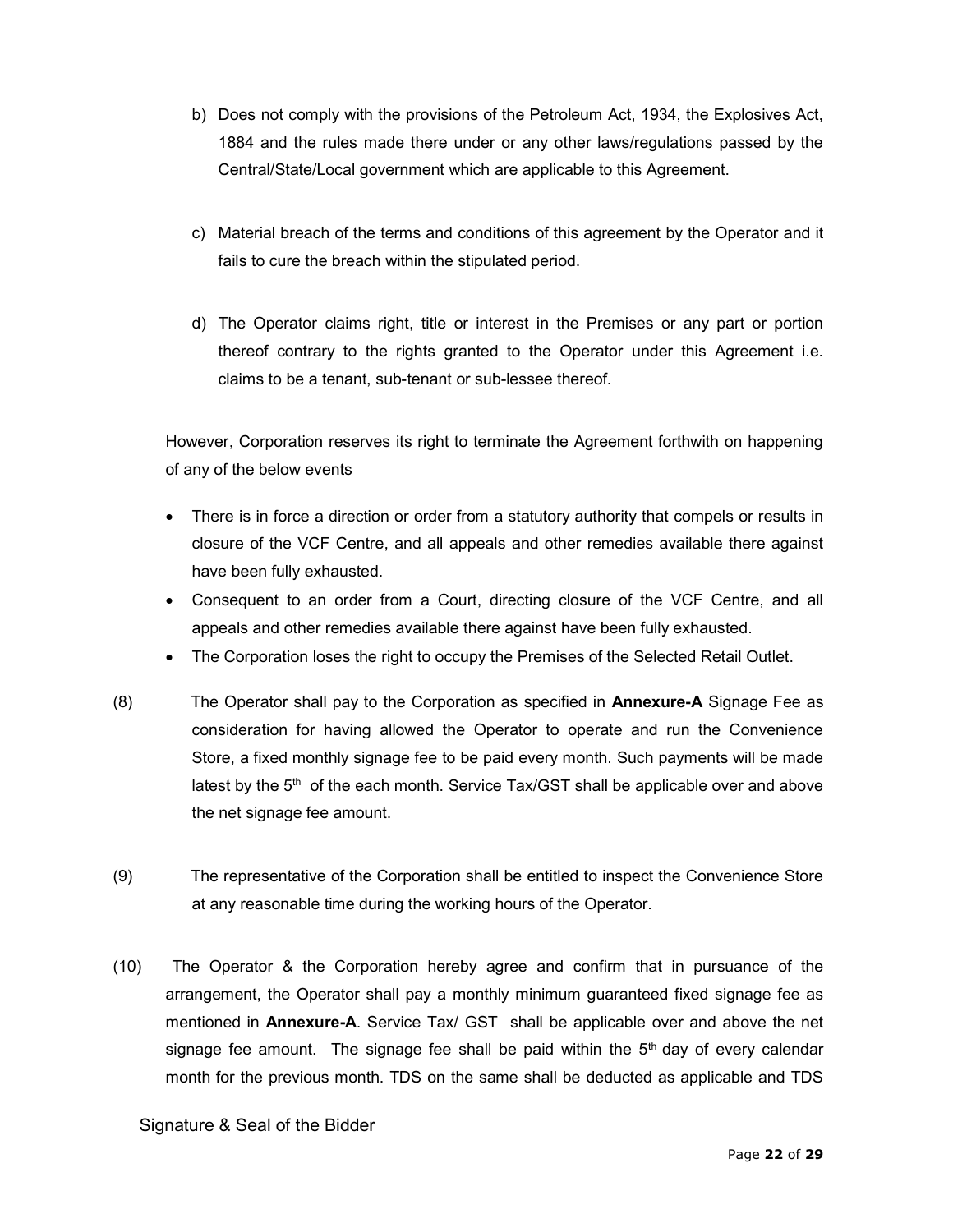certificate shall be issued for the TDS amount deducted. In cases of delay in such payments, a simple interest @ 18% Per annum shall be paid on the outstanding amount.

- (11) The Operator shall not claim that it is paying any rent or compensation for the occupation or possession of the said Premises or any part thereof as what is contemplated herein is operation of Convenience Store.
- (12) The Operator shall be responsible to pay (for the portion where the Convenience Store is installed), any incremental (increase in) municipal, property, service or other tax, or charges if any, imposed by the Municipal Corporation or any other body in connection with the operation of the Convenience Store.
- (13) The Operator shall be solely responsible for the payment of wages to the staff employed by him for conducting and running the Convenience Store and to abide by the Rules and Regulations as laid down in Payment of Wages Act, 1936, Minimum Wages Act, 1948, Workmen's Compensation Act, 1923, Industrial Disputes Act, 1947, Employees State Insurance Act, 1948, Contract Labour (Regulation and Abolition) Act, 1952, Payment of Bonus Act, 1965, Employees Provident Fund and Miscellaneous Provisions Act, 1952, Shops and Establishment Act, Factories Act, 1948, and all the applicable Labour Laws from time to time and the Corporation shall be in no event responsible/ liable for acts of omission and/or commission, including financial/pecuniary liabilities towards the employees and associates of the Operator. The Operator shall indemnify and keep the Corporation its directors, successors, assignees officers, and agents indemnified from and against all claims, actions, proceedings, damages, costs and expenses arising of the same.
- (14) During the continuance of this Agreement, the Operator shall adequately insure its men and materials against all risks including third party risk to persons, fire and explosion risk, riot risk, workmen's compensation and injury. The Operator shall keep the Corporation indemnified from such loss including damage arising out of any act by the Operator, its representative/s. However, the Operator shall not be liable for any damages or hazards to the Premises or third parties, arising out of any direct act of the Corporation.
	- Signature & Seal of the Bidder 15 Neither Party will be liable for any default or delay in the performance of its obligations (other than payment obligations) under this Agreement if such default or delay is caused, directly or indirectly, by forces beyond the control of the Affected Party ("Force Majeure"). Force Majeure shall include, without limitation, fire, flood, earthquake or acts of God or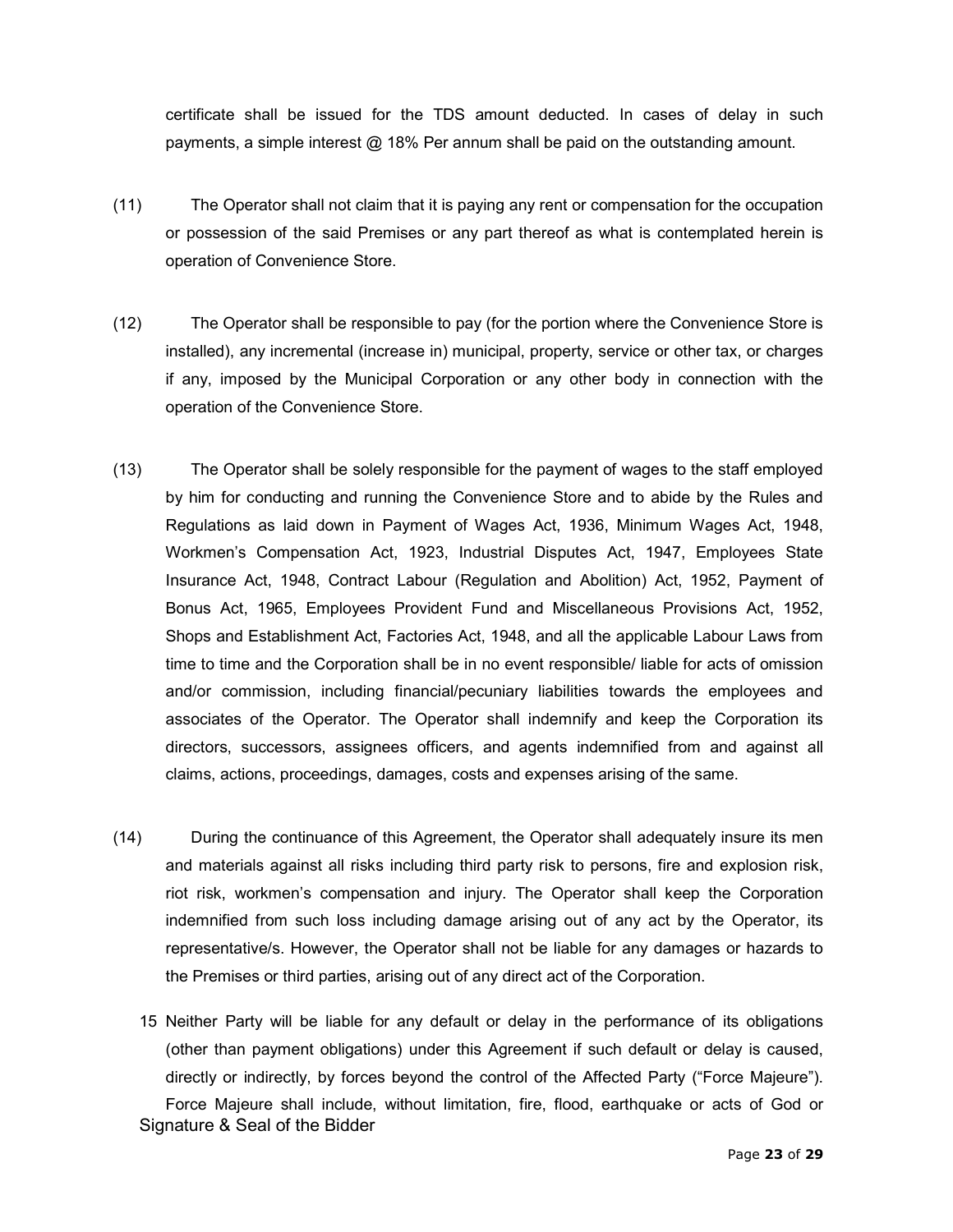terror; riots, civil disorders, rebellions in India; strikes, lockouts, government legislations, epidemic etc. A Party whose performance is prevented, restricted, or interfered with by reason of a Force Majeure condition shall be excused from such performance to the extent of such Force Majeure condition so long as such Party provides the other Party with prompt written notice within a period of seven (7) days from the date of occurrence of such Force Majeure event, describing the Force Majeure condition and takes all reasonable steps to avoid or remove such causes of non-performance and immediately continues performance whenever and to the extent such causes are removed. If the Force Majeure event continues for a period of more than 30 (thirty) consecutive days, either Party shall have the right to terminate this Agreement, without liability to the other Party.

- 16 Upon termination of this Agreement by efflux of time or sooner determination, the Operator hereby covenants and agrees with the Corporation that the Operator shall immediately stop the use of the said Premises and shall forthwith remove all its employees, representatives and agents and all its machines, equipments, signage board, furniture and fixtures and other goods and material there from and shall restore the said Premises to the state and condition other than the sanctioned renovations in which the Premises is at present, reasonable wear and tear excepted,. . For every day's delay, the Operator shall pay the Corporation double the signage fee on prorate basis for delayed period. For example, if operator is paying Rs. X per month as signage fee then for operator has to pay Rs. 2X/ 30 per day for the number of days of the delay. In any event, the Corporation shall lawfully be entitled to prevent the Operator and his / their staff, employees, workmen, laborers, agents and other personnel and all persons claiming through under or in trust for him / them, from entering upon the said premises or any part of portion thereof and shall also be entitled to remove all the goods, property and effects, if any, belonging to the Operator at his / their cost, without prejudice to its rights to recover all arrears of signage fees/ minimum guarantee and / or claims, loss and damages suffered or incurred by the Corporation on account of such termination or otherwise howsoever.
- 17 The Corporation undertakes to forthwith upon expiry or sooner termination of this Agreement, to refund in full to the Operator the security deposit paid by the Operator by way of demand draft or pay order or NEFT/RTGS payable at Mumbai however, the Corporation shall be entitled to deduct there from any arrears, if any, towards electricity/water charges or minimum guaranteed fixed signage fees and any other charges payable by the Operator to the Corporation under these presents and to permit the Operator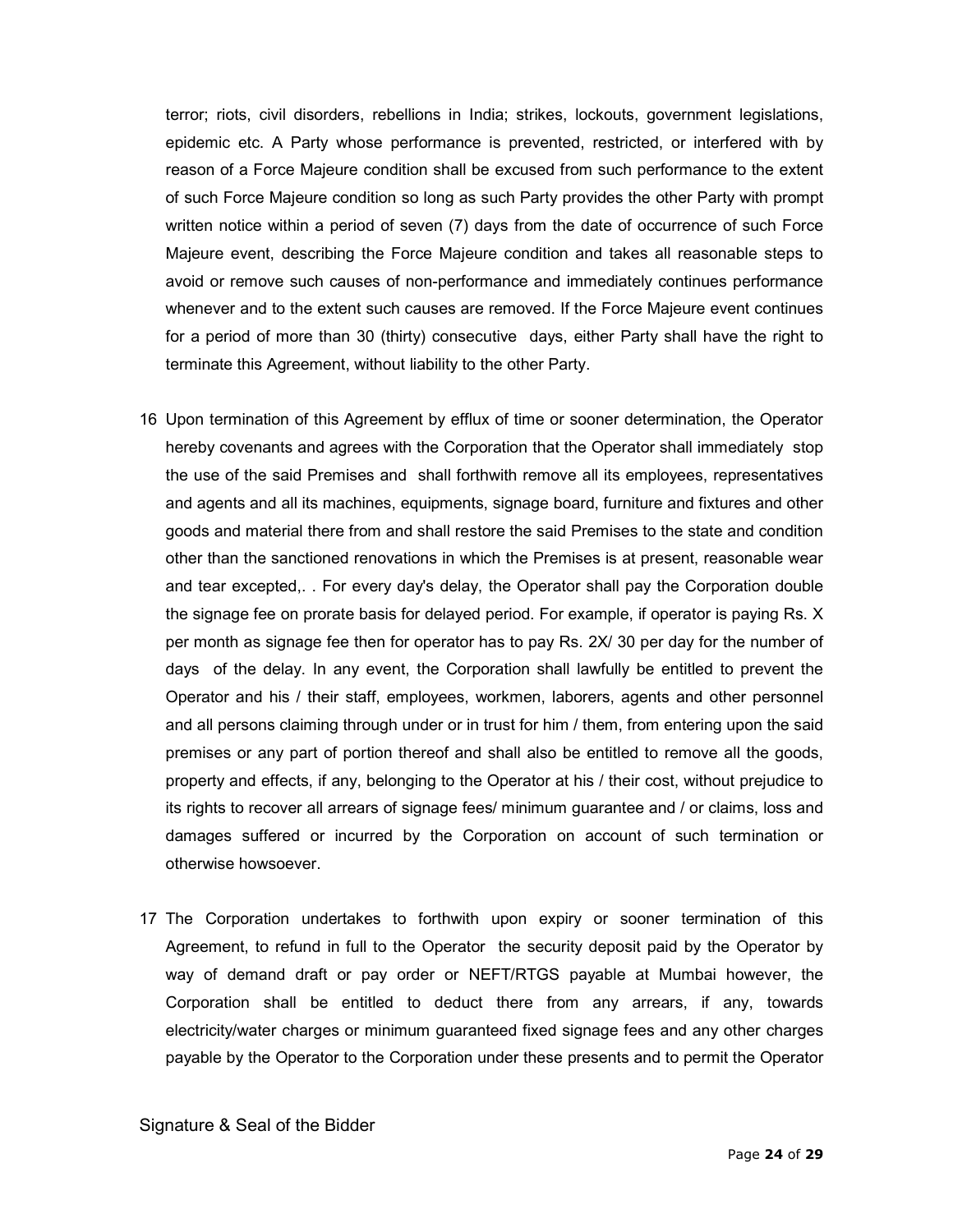to remove from the Premises, any fixtures, fittings, appliances or other improvements belonging to or provided by the Operator in or about the Premises.

- 18. The Operator shall not carry out any structural alterations or additions in any part of the said Premises without the prior consent of the Corporation, in writing.
- 19. Any communication or notice required to be served hereunder shall be sufficiently served on the Operator, if served by Registered Post/Speed Post and Email ID to its and shall be sufficiently served on the Corporation, if served by Registered Post to its on addresses of its Regional Office mentioned in the Agreement above;

#### 22. Arbitration

All disputes and differences of whatsoever nature, whether existing or which shall at any time arise between the Parties hereto touching or concerning the agreement, meaning, operation or effect thereof or to the rights and liabilities of the Parties or arising out of or in relation thereto whether or during or after completion of the contract or whether before after determination, foreclosure, termination or breach of the agreement (other than those in respect of which the decision of any person is, by the contract , expressed to be final and binding) shall, after written notice by either Party to the agreement to the other of them, be referred for adjudication to the Sole Arbitrator to be appointed as hereinafter provided, in accordance with the Arbitration & Conciliation Act, 1996 as amended from time to time. It is agreed between parties to this Agreement, that:

- a. Corporation shall suggest the names of 3 persons to the Operator. The said persons shall not be employees of either party nor connected to either party, in any way prohibited by the Arbitration & Conciliation Act, 1996.
- b. Operator shall choose one name from among the said three persons to be appointed as Sole Arbitrator.
- c. If the Operator is not agreeable to the appointment of any one person from the said three names, then both parties shall mutually agree and decide upon the name of the Sole Arbitrator. Failing this, a party is free to approach the Court of competent jurisdiction for making an appointment.
- d. In the event of the Arbitrator to whom the matter is referred to, does not accept the appointment, or is unable or unwilling to act or resigns or vacates his office for any reasons whatsoever, then both the parties shall appoint another sole Arbitrator as aforesaid, to act as the Sole Arbitrator.
- e. Such another person nominated as the Sole Arbitrator shall be entitled to proceed with the arbitration from the stage at which it was left by his predecessor.
- f. The language of arbitration shall be English language.
- g. Unless otherwise agreed by the parties, the venue and seat of Arbitration shall be at the Mumbai of the Corporation.
- h. The Arbitrator shall be a person who has his residence either in the same city or at least the same State where the Arbitration is going to be held/conducted.
- i. The fees and costs of the Arbitration proceedings, shall be borne equally by both parties, unless otherwise directed by Sole Arbitrator.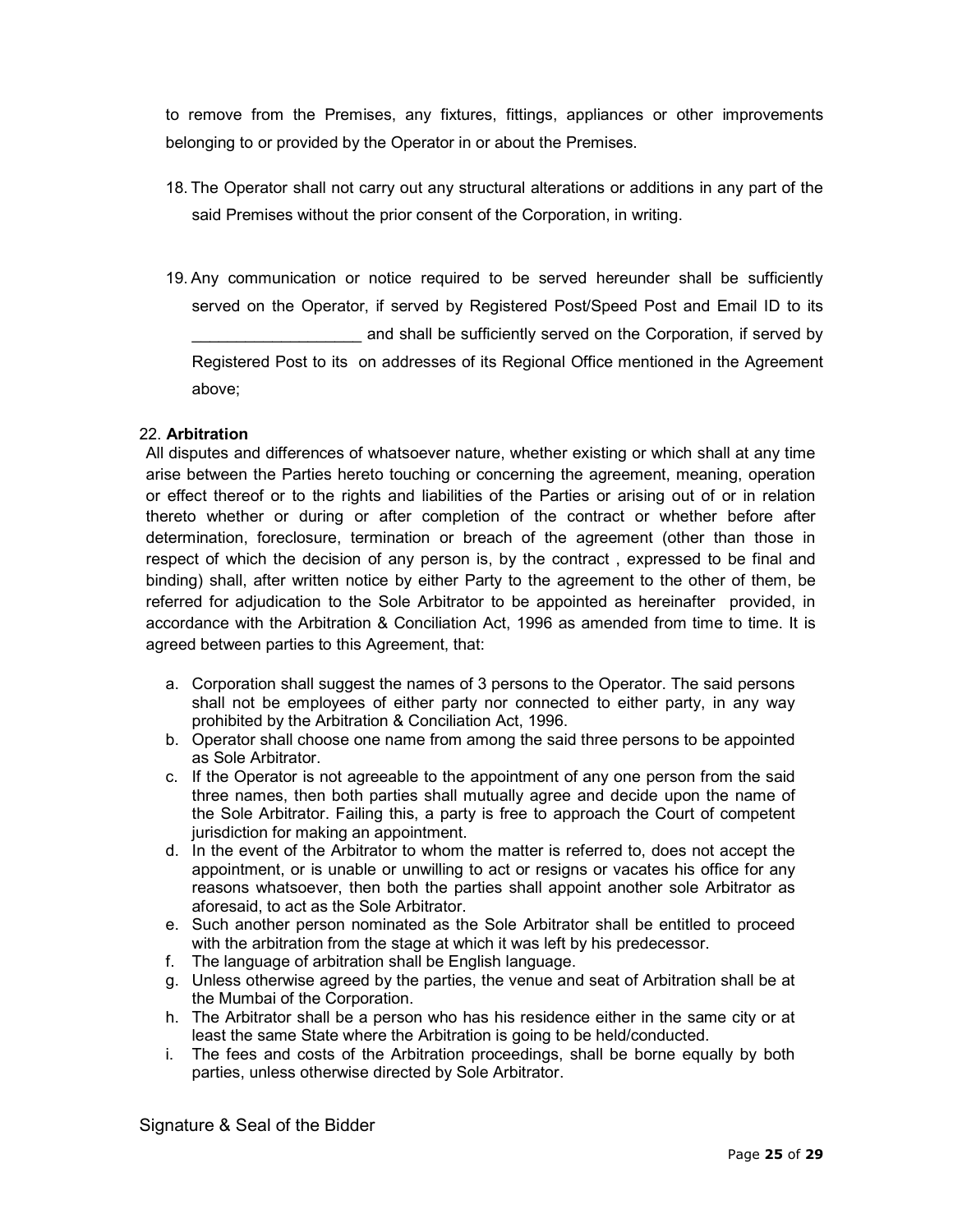- j. The award shall contain reasons and shall be final and binding on the parties, subject to any right of appeal under the law.
- k. The Arbitrator may give a composite or separate award(s) in respect of each dispute or difference referred to him and may also make interim award(s) if necessary.
- l. The work under the Contract shall, however, continue during the Arbitration proceedings, except in case of termination and no payment due or payable to the concerned Party shall be withheld (except to the extent disputed) on account of initiation, commencement or pendency of such proceedings.
- m. Subject to the aforesaid, the provisions of the Arbitration and Conciliation Act, 1996 or any statutory modification or re-enactment thereof and the rules made thereunder, shall apply to the Arbitration proceedings under this Clause.

IN WITNESS WHEREOF the parties hereto have hereunto set and subscribed their respective hands and seals the day and year first here in above written.

| Signed and delivered for and on behalf of Hindustan |           |  |
|-----------------------------------------------------|-----------|--|
| Petroleum Corporation Limited through<br>its        |           |  |
| Authorized Signatory                                |           |  |
|                                                     |           |  |
| Mr.                                                 |           |  |
|                                                     |           |  |
|                                                     |           |  |
| In the presence of                                  |           |  |
|                                                     |           |  |
|                                                     |           |  |
|                                                     |           |  |
|                                                     |           |  |
|                                                     |           |  |
|                                                     |           |  |
|                                                     |           |  |
| Signed and delivered by for and on behalf of        | $\lambda$ |  |
| through its Authorized Signatory                    |           |  |
|                                                     |           |  |
|                                                     |           |  |
|                                                     |           |  |
| In the presence of                                  |           |  |
|                                                     |           |  |
|                                                     |           |  |
|                                                     |           |  |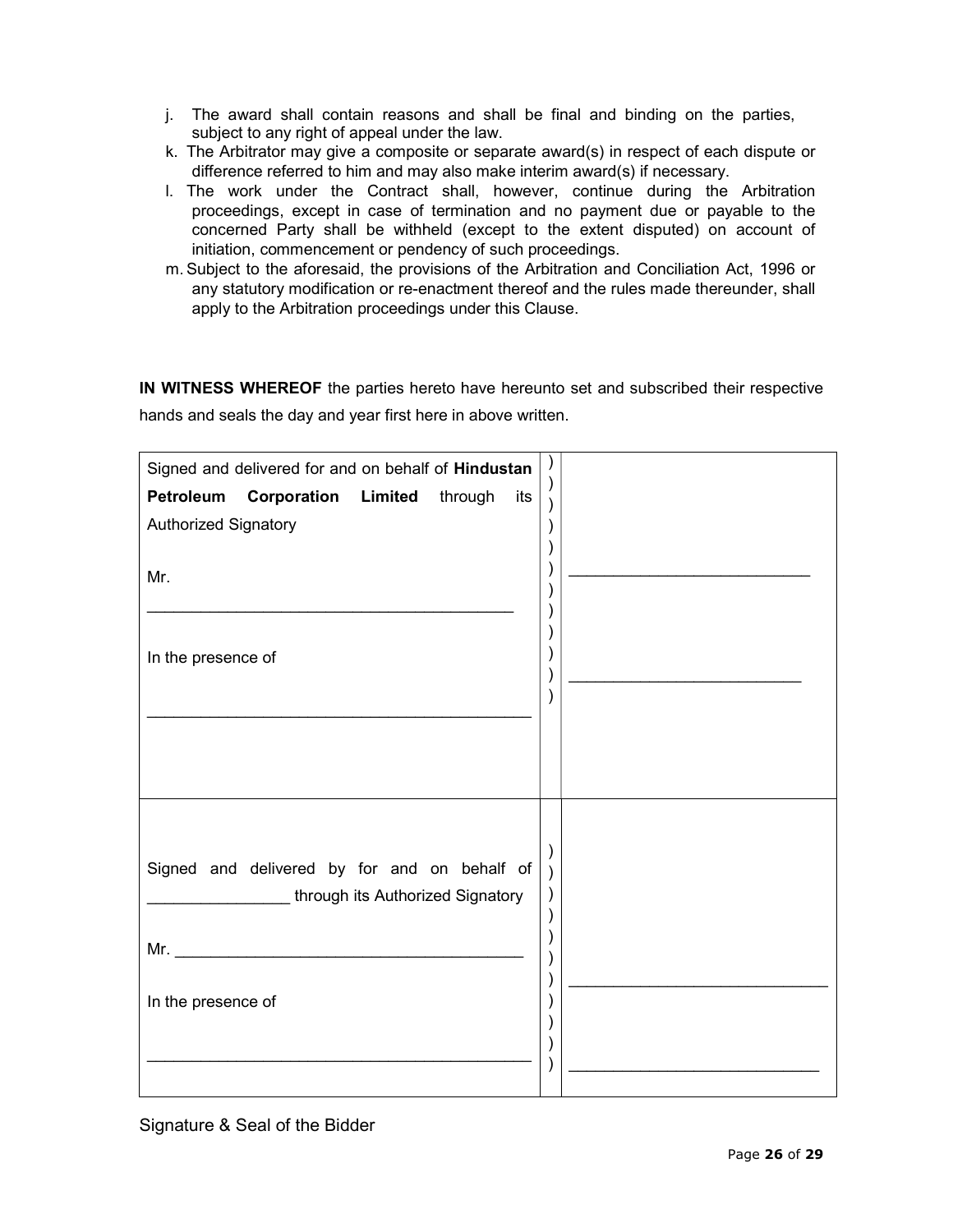| Annexure-A                            | M/s                                                    |
|---------------------------------------|--------------------------------------------------------|
|                                       |                                                        |
| Address                               |                                                        |
| Area                                  | <b>SQFT Carpet</b>                                     |
| Min Guaranteed Signage Fees           | 1 <sup>st</sup> Year of Operation: Rs<br>$\frac{1}{2}$ |
|                                       | 2 <sup>nd</sup> Year of Operation: Rs<br>$\frac{1}{2}$ |
|                                       | 3rd Year of Operation: Rs<br>$\frac{1}{2}$             |
| <b>Interest Free Security Deposit</b> | Rs.                                                    |
|                                       |                                                        |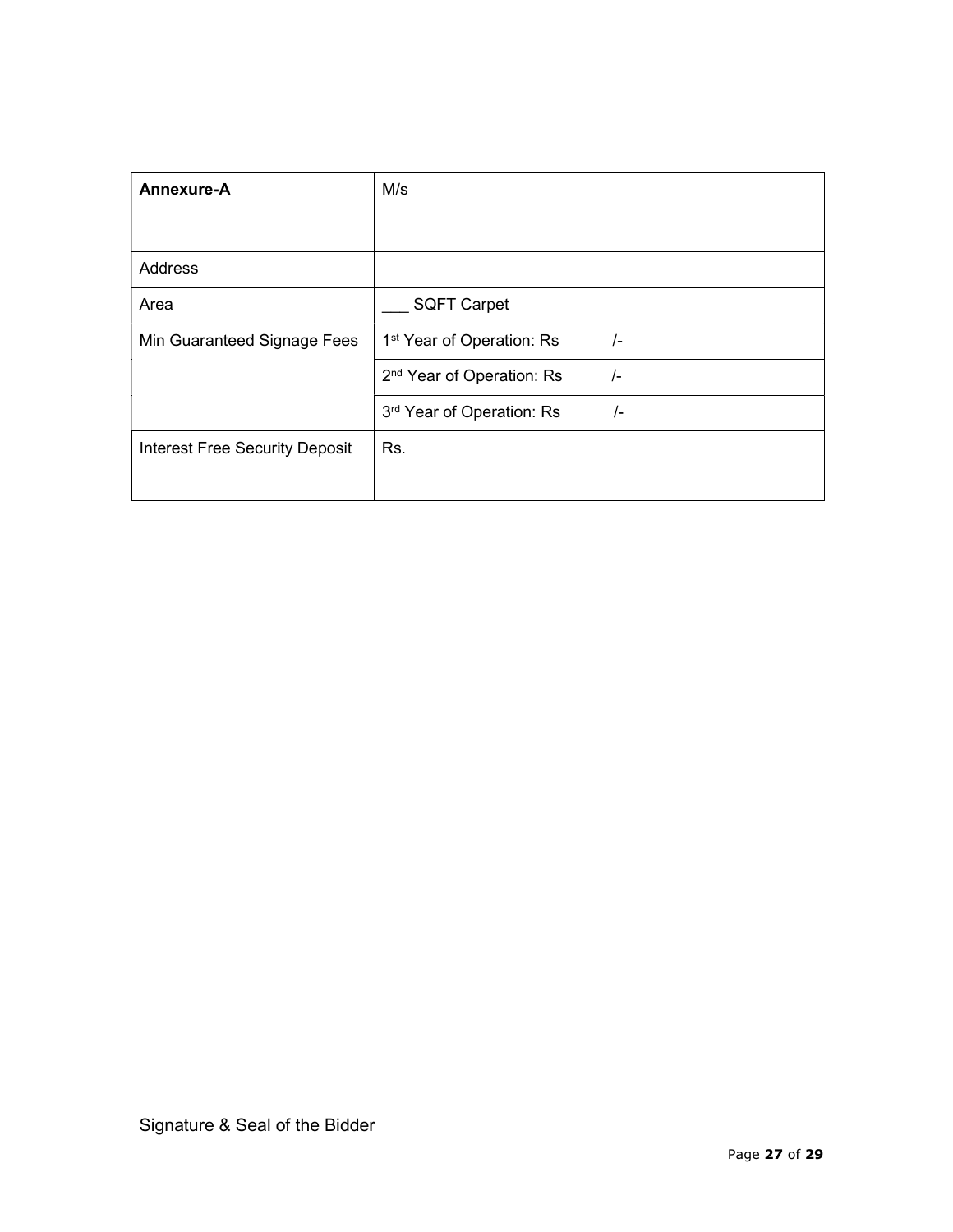Annexure V (on letter head)

## DECLARATION NON BLACKLISTED / NON BANNED PARTY

WE CONFIRM THAT WE HAVE NOT BEEN BANNED OR DELISTED BY ANY GOVERNMENT OR QUASI GOVERNMENT AGENCIES OR PSUs.

---------------------------------------------------------------------- SEAL, SIGNATURE & NAME OF THE BIDDER